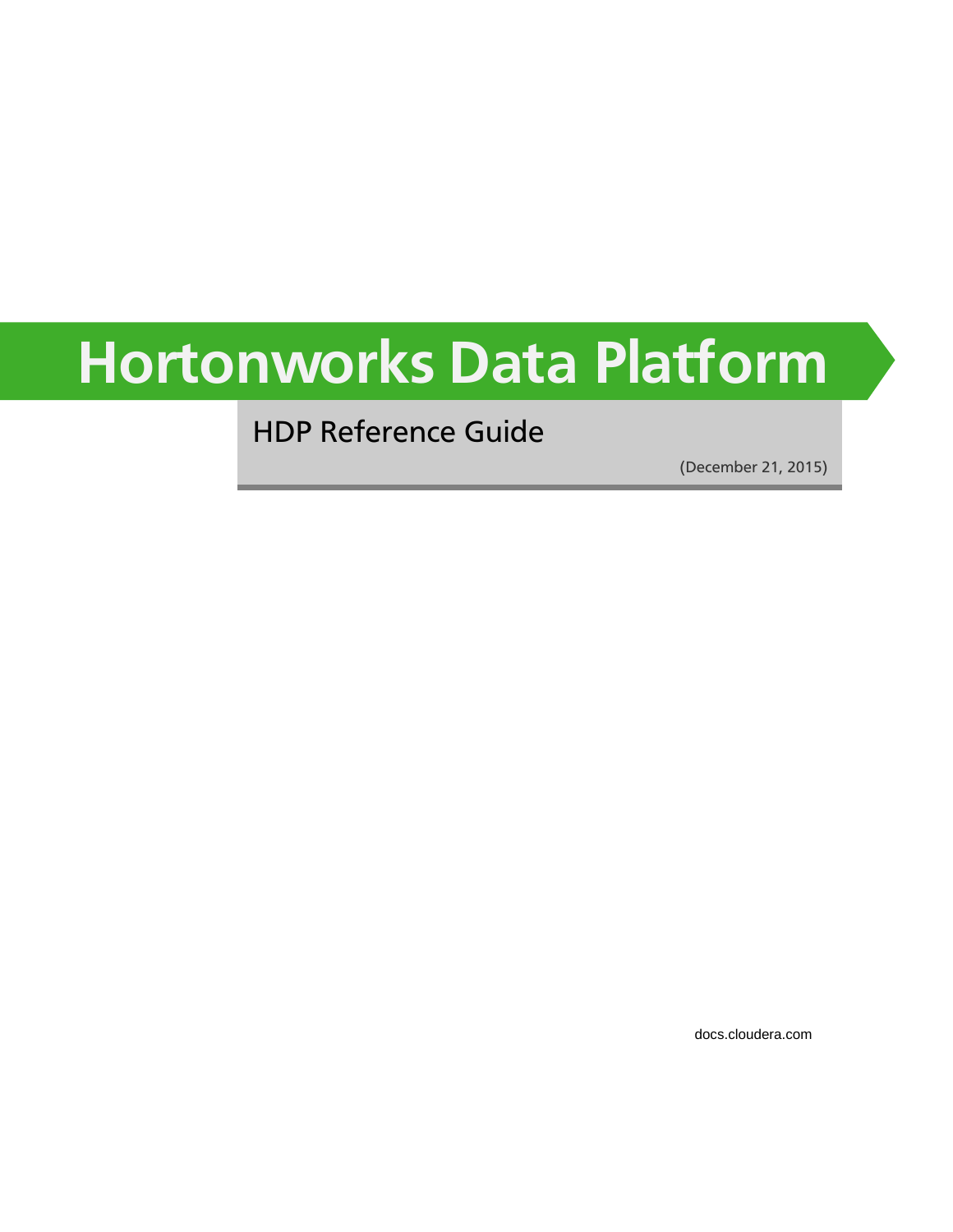### **Hortonworks Data Platform: HDP Reference Guide**

Copyright © 2012-2015 Hortonworks, Inc. Some rights reserved.

The Hortonworks Data Platform, powered by Apache Hadoop, is a massively scalable and 100% open source platform for storing, processing and analyzing large volumes of data. It is designed to deal with data from many sources and formats in a very quick, easy and cost-effective manner. The Hortonworks Data Platform consists of the essential set of Apache Hadoop projects including MapReduce, Hadoop Distributed File System (HDFS), HCatalog, Pig, Hive, HBase, ZooKeeper and Ambari. Hortonworks is the major contributor of code and patches to many of these projects. These projects have been integrated and tested as part of the Hortonworks Data Platform release process and installation and configuration tools have also been included.

Unlike other providers of platforms built using Apache Hadoop, Hortonworks contributes 100% of our code back to the Apache Software Foundation. The Hortonworks Data Platform is Apache-licensed and completely open source. We sell only expert technical support, [training](https://hortonworks.com/training/) and partner-enablement services. All of our technology is, and will remain, free and open source.

Please visit the [Hortonworks Data Platform](https://hortonworks.com/products/hdp/) page for more information on Hortonworks technology. For more information on Hortonworks services, please visit either the [Support](https://hortonworks.com/services/) or [Training](https://hortonworks.com/training/) page. Feel free to [contact us](https://hortonworks.com/contact-us/) directly to discuss your specific needs.



Except where otherwise noted, this document is licensed under **[Creative Commons Attribution ShareAlike 4.0 License](http://creativecommons.org/licenses/by-sa/4.0/legalcode)**. <http://creativecommons.org/licenses/by-sa/4.0/legalcode>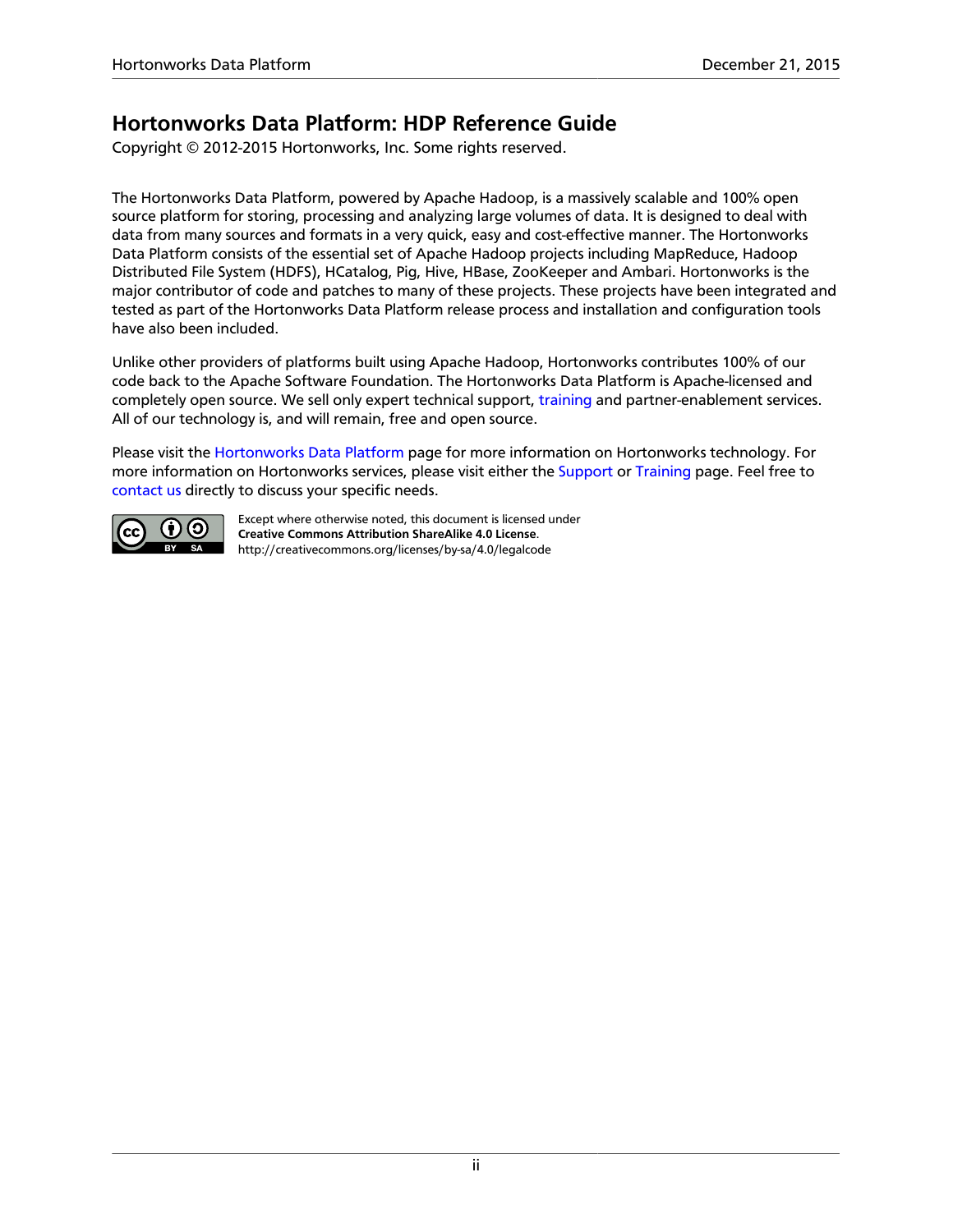### **Table of Contents**

| 3.6.1. Option I - Mirror server has no access to the Internet  21          |  |
|----------------------------------------------------------------------------|--|
| 3.6.2. Option II - Mirror server has temporary or continuous access to the |  |
|                                                                            |  |
|                                                                            |  |
|                                                                            |  |
| 5. Supported Database Matrix for the Hortonworks Data Platform  32         |  |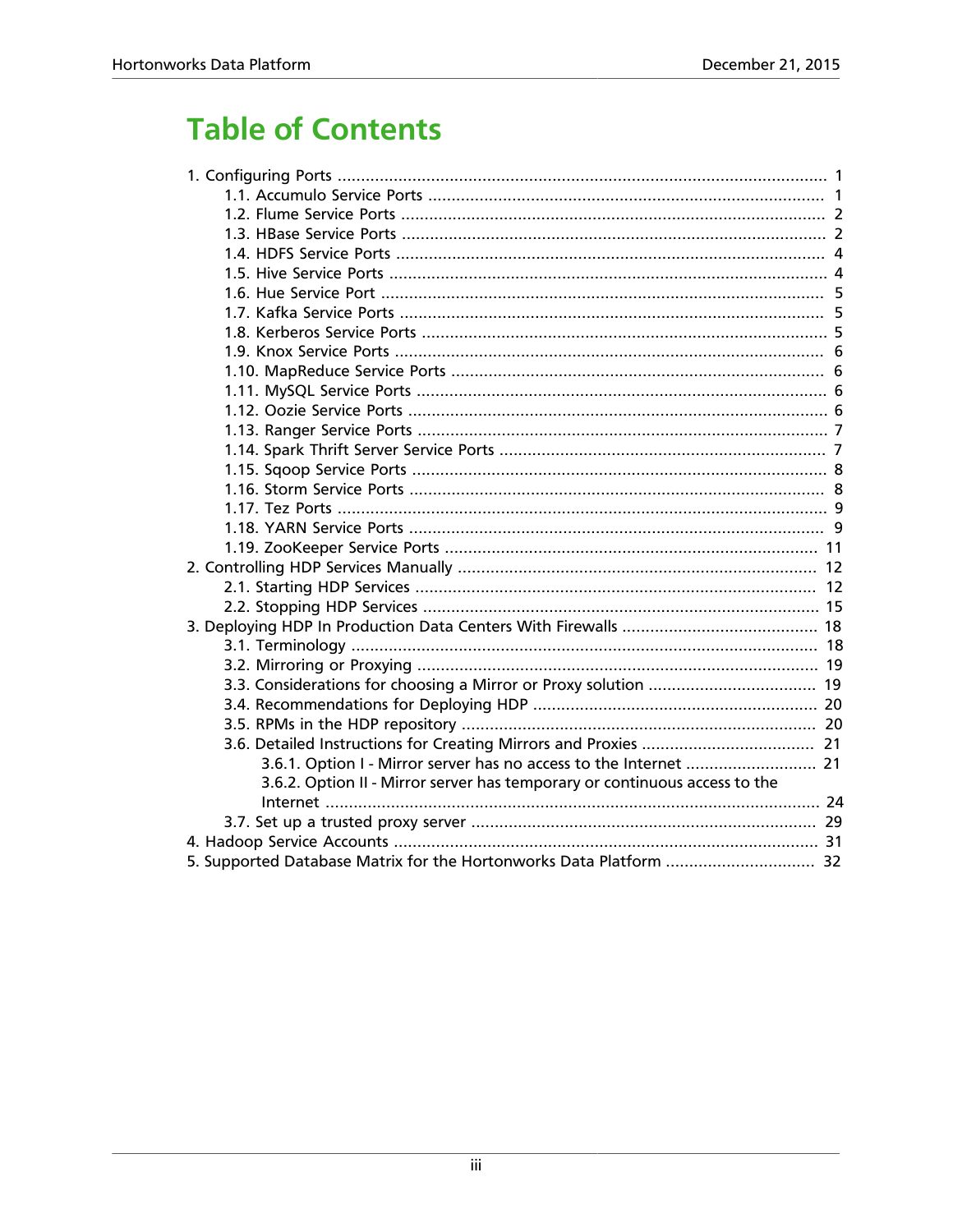### **List of Tables**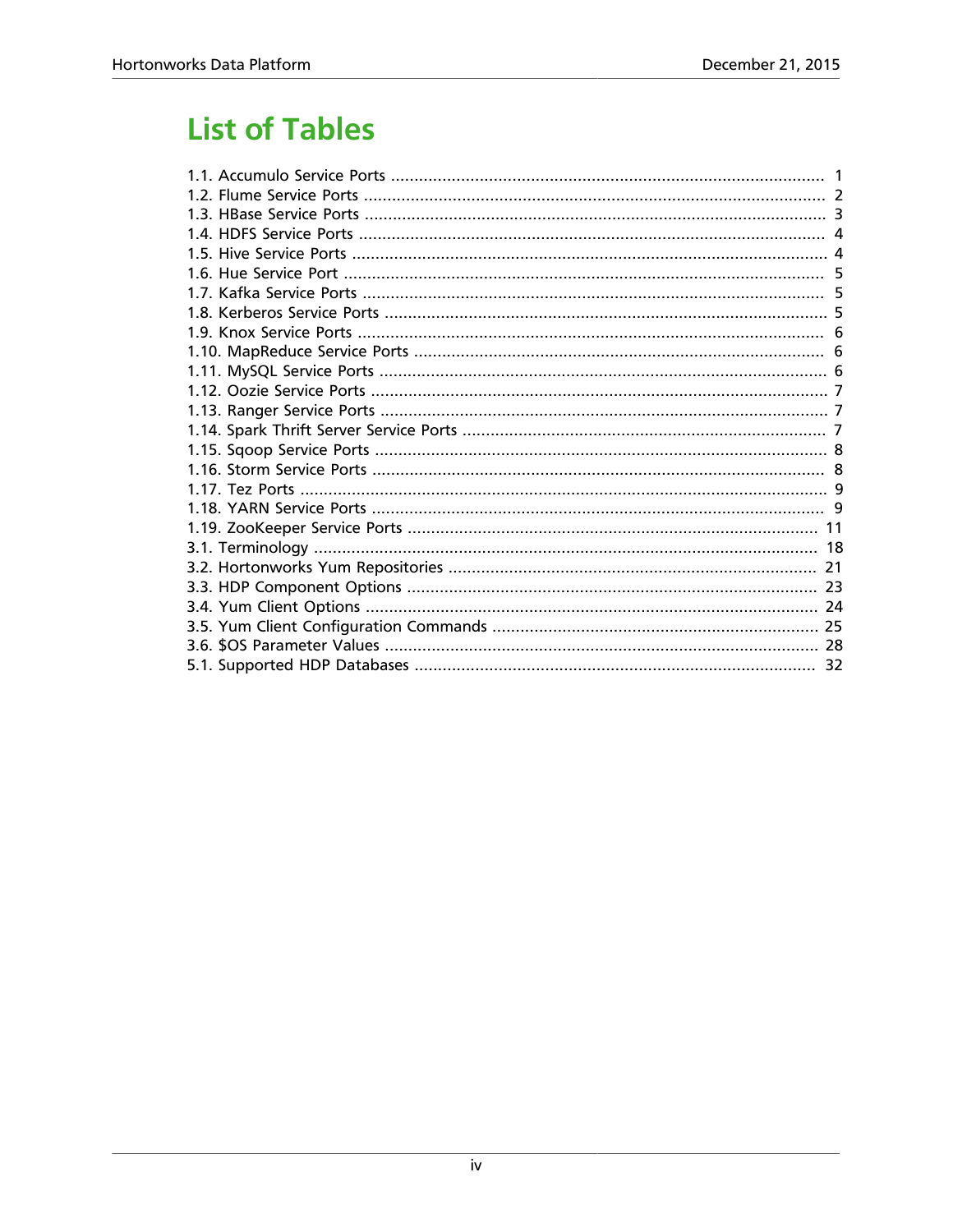# <span id="page-4-0"></span>**1. Configuring Ports**

Tables in this section specify which ports must be opened for an ecosystem component or service to communicate with other components and services.

Make sure the appropriate ports are open before you install HDP.

### <span id="page-4-1"></span>**1.1. Accumulo Service Ports**

The following table lists the default ports used by the various Accumulo services. (**Note:** Neither of these services are used in a standard HDP installation.)

| <b>Service</b>                                | <b>Servers</b>                                          | <b>Default</b><br><b>Ports</b><br><b>Used</b> | Protocol | <b>Description</b>                                                                               | <b>Need</b><br>End<br><b>User</b><br>Access? | <b>Configuration Parameters</b>                             |  |
|-----------------------------------------------|---------------------------------------------------------|-----------------------------------------------|----------|--------------------------------------------------------------------------------------------------|----------------------------------------------|-------------------------------------------------------------|--|
| Master                                        | Master nodes<br>(Active master<br>and any<br>standby)   | 9999                                          |          | The Master<br>thrift server                                                                      | Yes<br>(client<br>API<br>needs)              | master.port.client in<br>accumulo-site.xml                  |  |
| <b>TabletServer</b>                           | Slave nodes                                             | 9997                                          |          | The<br><b>TabletServer</b><br>thrift server                                                      | Yes<br>(client<br>API<br>needs)              | tserver.port.clientin<br>accumulo-site.xml                  |  |
| Garbage<br>Collector                          | GC nodes<br>(Active GC and<br>any standby)              | 50091                                         |          | The<br>GarbageCollector<br>thrift server                                                         | <b>No</b>                                    | gc.port.client in accumulo-<br>site.xml                     |  |
| Monitor                                       | Monitor<br>nodes (Active<br>Monitor and<br>any standby) | 50095                                         | HTTP(S)  | Metrics/<br>Monitoring of<br>an Accumulo<br>instance                                             | Yes                                          | monitor.port.client in<br>accumulo-site.xml                 |  |
| Monitor log<br>aggregation                    | Monitor<br>nodes (Active<br>Monitor and<br>any standby) | 4560                                          |          | Log4j socket<br>which accepts<br>logs forwarded<br>from other<br>Accumulo<br>services            | <b>No</b>                                    | monitor.port.log4jin<br>accumulo-site.xml                   |  |
| <b>Tracer</b>                                 | <b>Tracer nodes</b>                                     | 12234                                         |          | The Tracer thrift<br>server                                                                      | Yes (if                                      | trace.port.client in accumulo-<br>enabled) site.xml         |  |
| <b>Thrift Proxy</b><br>(optional)             | Proxy nodes                                             | 42424                                         |          | The Thrift Proxy<br>server                                                                       | Yes (if<br>enabled)                          | port in proxy. properties                                   |  |
| <b>TabletServer</b><br>Replication<br>Service | Slave nodes                                             | 10002                                         |          | <b>TabletServer</b><br>Thrift service<br>supporting<br>multi-instance<br>Accumulo<br>replication | <b>No</b>                                    | replication.receipt.service.port<br>in accumulo-site.xml    |  |
| Master<br>Replication<br>Service              | Master nodes<br>(Active master<br>and any<br>standby)   | 10001                                         |          | Master<br>Thrift service<br>supporting<br>multi-instance<br>Accumulo<br>replication              | No                                           | master.replication.coordinator.port<br>in accumulo-site.xml |  |

### <span id="page-4-2"></span>**Table 1.1. Accumulo Service Ports**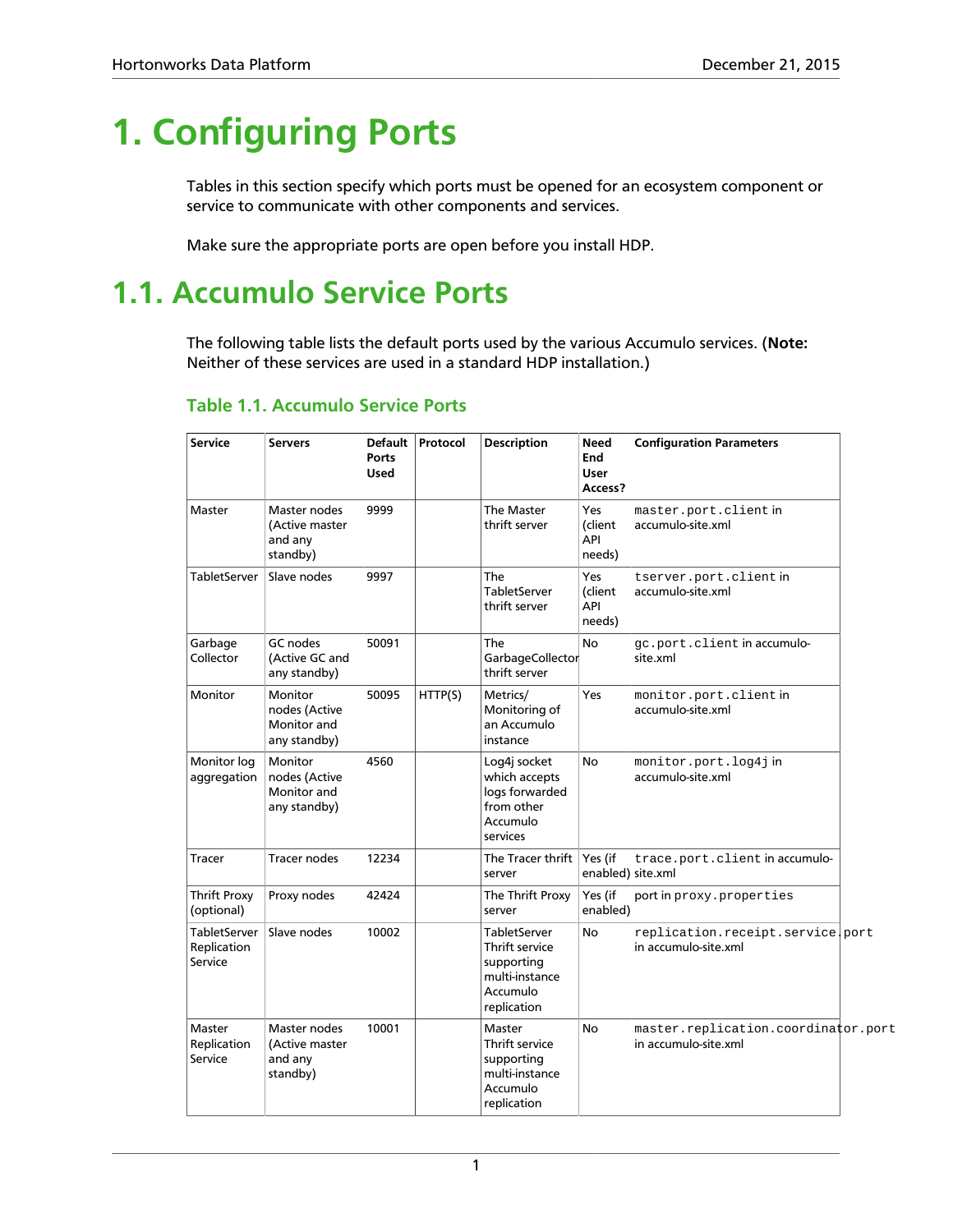### <span id="page-5-0"></span>**1.2. Flume Service Ports**

The following table lists the default ports used by the various Flume services. (**Note:** Neither of these services are used in a standard HDP installation.)

### <span id="page-5-2"></span>**Table 1.2. Flume Service Ports**

| <b>Service</b> | <b>Servers</b>                           | Default<br><b>Ports</b><br>Used | Protocol            | <b>Description</b>                                                                | <b>Need</b><br>End<br><b>User</b><br>Access? | <b>Configuration Parameters</b>                                                                                                                                                                                                                                                                          |
|----------------|------------------------------------------|---------------------------------|---------------------|-----------------------------------------------------------------------------------|----------------------------------------------|----------------------------------------------------------------------------------------------------------------------------------------------------------------------------------------------------------------------------------------------------------------------------------------------------------|
| Flume          | <b>Flume Agent</b>                       | 41414                           | <b>TCP</b>          | Flume<br>performance<br>metrics in JSON<br>format                                 | Yes<br>(client<br>API<br>needs)              | master.port.client in<br>accumulo-site.xml                                                                                                                                                                                                                                                               |
| Flume          | <b>HDFS Sink</b>                         | 8020                            | <b>TCP</b>          | Communication<br>from Flume<br>into the<br>Hadoop cluster's   needs)<br>NameNode  | Yes<br>(client<br>API                        | tserver.port.clientin<br>accumulo-site.xml                                                                                                                                                                                                                                                               |
| Flume          | <b>HDFS Sink</b>                         | 9000                            | TCP                 | Communication<br>from Flume<br>into the<br>Hadoop cluster's<br>NameNode           | No                                           | gc.port.client in accumulo-<br>site.xml                                                                                                                                                                                                                                                                  |
| Flume          | <b>HDFS Sink</b>                         | 50010                           | <b>TCP</b>          | Communication<br>from Flume into<br>the Hadoop<br>cluster's HDFS<br>DataNode      | No                                           |                                                                                                                                                                                                                                                                                                          |
| Flume          | <b>HDFS Sink</b>                         | 50020                           | <b>TCP</b>          | Communication<br>from Flume into<br>the Hadoop<br>cluster's HDFS<br>DataNode      | <b>No</b>                                    |                                                                                                                                                                                                                                                                                                          |
| Flume          | <b>HDFS Sink</b>                         | 2181                            | <b>TCP</b>          | Communication<br>from Flume<br>into the<br>Hadoop cluster's<br>ZooKeeper          | No                                           |                                                                                                                                                                                                                                                                                                          |
| Flume          | <b>HDFS Sink</b>                         | 16020                           | TCP                 | Communication<br>from Flume into<br>the Hadoop<br>cluster's HBase<br>Regionserver | No                                           |                                                                                                                                                                                                                                                                                                          |
| Flume          | All Other<br>Sources and<br><b>Sinks</b> |                                 | Variable   Variable | Ports and<br>protocols<br>used by Flume<br>sources and<br>sinks                   | No                                           | Refer to the flume configuration<br>file(s) for ports actually in use.<br>Ports in use are specificed using<br>the port keyword in the Flume<br>configuration file. By default Flume<br>configuration files are located in /<br>etc/flume/conf on Linux and c:\hdp<br>\flume-1.4.0.x.y.z\conf on Windows |

### <span id="page-5-1"></span>**1.3. HBase Service Ports**

The following table lists the default ports used by the various HBase services.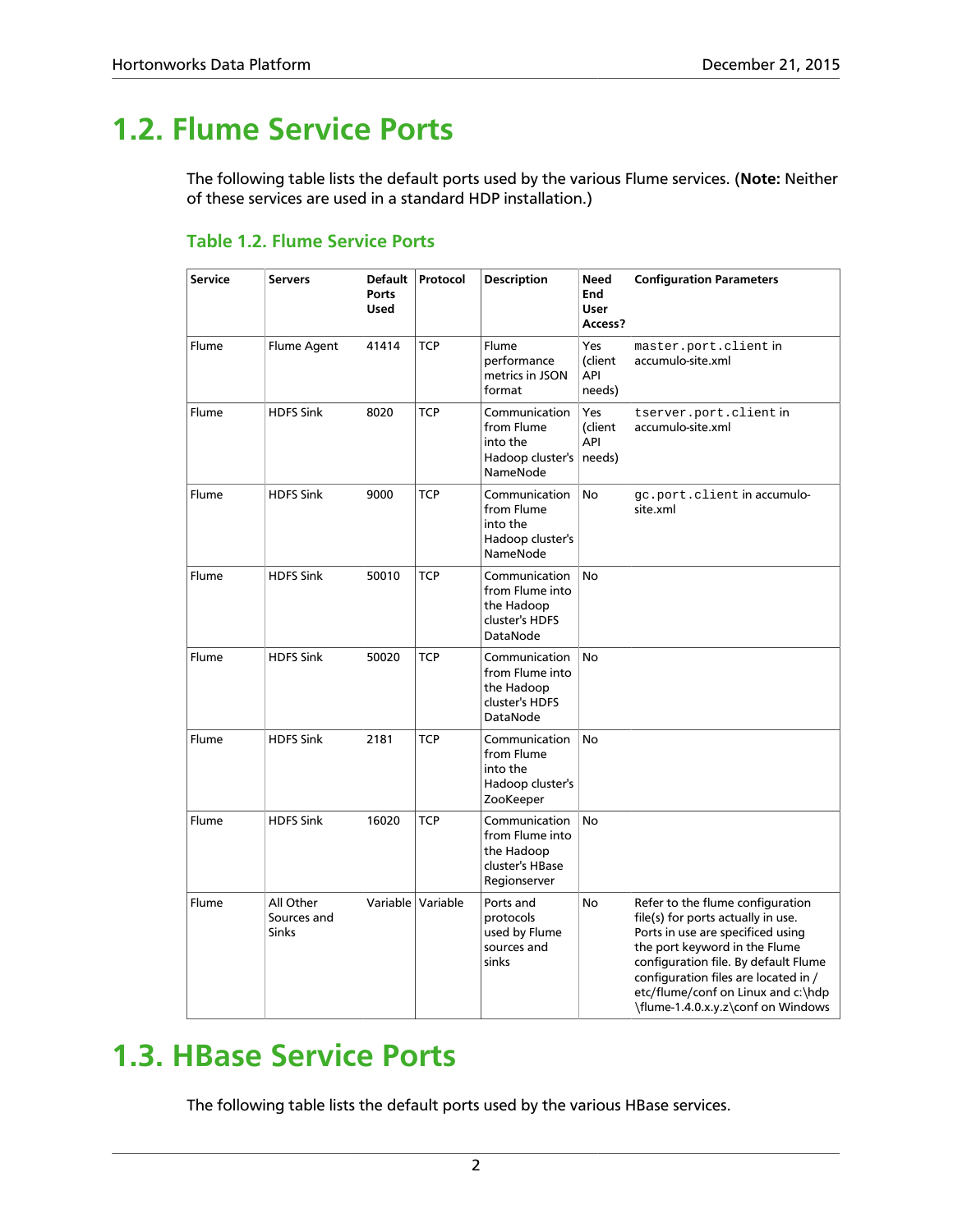### <span id="page-6-0"></span>**Table 1.3. HBase Service Ports**

| <b>Service</b>                                     | <b>Servers</b>                                                                              | <b>Default</b><br><b>Ports</b><br><b>Used</b> | Protocol | <b>Description</b>                                                                                                               | <b>Need</b><br>End<br>User<br>Access?                            | <b>Configuration Parameters</b> |
|----------------------------------------------------|---------------------------------------------------------------------------------------------|-----------------------------------------------|----------|----------------------------------------------------------------------------------------------------------------------------------|------------------------------------------------------------------|---------------------------------|
| <b>HMaster</b>                                     | Master Nodes<br>(HBase Master<br>Node and any<br>back-up HBase<br>Master node)              | 16000                                         |          |                                                                                                                                  | Yes                                                              | hbase.master.port               |
| <b>HMaster</b><br>Info Web UI                      | <b>Master Nodes</b><br>(HBase master<br>Node and<br>back up HBase<br>Master node if<br>any) | 16010                                         | http     | The port for the<br><b>HBaseMaster</b><br>web UI. Set to<br>-1 if you do not<br>want the info<br>server to run.                  | Yes                                                              | hbase.master.info.port          |
| Region<br>Server                                   | All Slave Nodes                                                                             | 16020                                         |          |                                                                                                                                  | <b>Yes</b><br>(Typically<br>admins,<br>dev/<br>support<br>teams) | hbase.regionserver.port         |
| Region<br>Server                                   | All Slave Nodes                                                                             | 16030                                         | http     |                                                                                                                                  | Yes<br>(Typically<br>admins,<br>dev/<br>support<br>teams)        | hbase.regionserver.info.port    |
| <b>HBase REST</b><br>Server<br>(optional)          | All REST Servers                                                                            | 8080                                          | http     | The port used<br>by HBase Rest<br>Servers. REST<br>servers are<br>optional, and<br>not installed by<br>default                   | Yes                                                              | hbase.rest.port                 |
| <b>HBase REST</b><br>Server Web<br>UI (optional)   | All REST Servers                                                                            | 8085                                          | http     | The port used<br>by HBase Rest<br>Servers web UI.<br><b>REST servers are</b><br>optional, and<br>not installed by<br>default     | Yes<br>(Typically<br>admins,<br>dev/<br>support<br>teams)        | hbase.rest.info.port            |
| <b>HBase Thrift</b><br>Server<br>(optional)        | All Thrift Servers                                                                          | 9090                                          |          | The port used<br>by HBase Thrift<br>Servers. Thrift<br>servers are<br>optional, and<br>not installed by<br>default               | Yes                                                              |                                 |
| <b>HBase Thrift</b><br>Server Web<br>UI (optional) | All Thrift Servers                                                                          | 9095                                          |          | The port used<br>by HBase Thrift<br>Servers web UI.<br>Thrift servers are $dev/$<br>optional, and<br>not installed by<br>default | Yes<br>(Typically<br>admins,<br>support<br>teams)                | hbase.thrift.info.port          |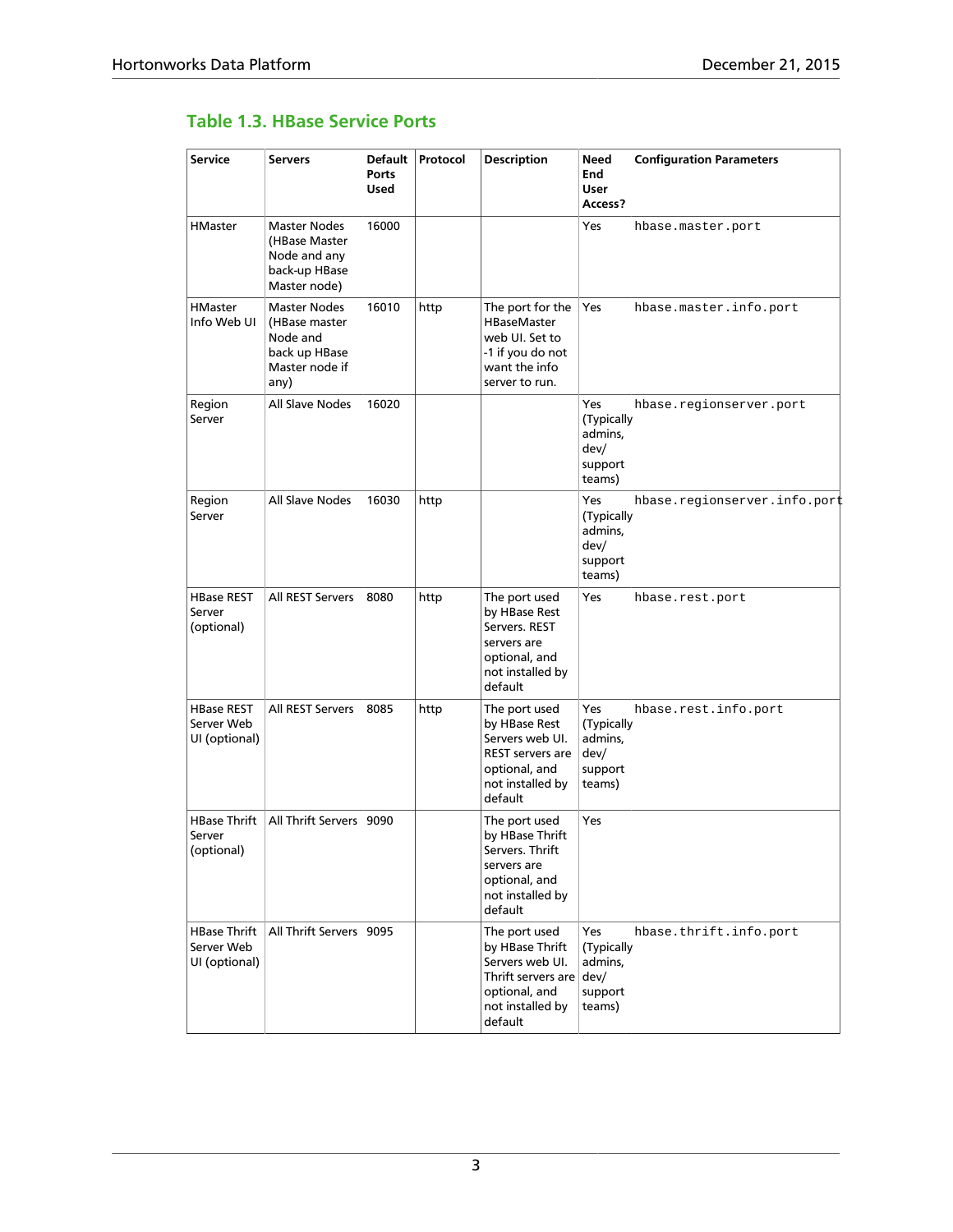### <span id="page-7-0"></span>**1.4. HDFS Service Ports**

The following table lists the default ports used by the various HDFS services. (**Note:** Neither of these services are used in a standard HDP installation.)

| <b>Service</b>                  | <b>Servers</b>                                                       | <b>Default</b><br>Ports<br><b>Used</b> | Protocol   | <b>Description</b>                                                              | <b>Need</b><br><b>End User</b><br>Access?                                    | <b>Configuration Parameters</b>              |
|---------------------------------|----------------------------------------------------------------------|----------------------------------------|------------|---------------------------------------------------------------------------------|------------------------------------------------------------------------------|----------------------------------------------|
| NameNode<br>WebUI               | <b>Master Nodes</b><br>(NameNode<br>and any<br>back-up<br>NameNodes) | 50070                                  | http       | Web UI<br>to look at<br>current<br>status of<br>HDFS,<br>explore file<br>system | Yes<br>(Typically<br>admins,<br>Dev/Support<br>teams)                        | dfs.http.address                             |
|                                 |                                                                      | 50470                                  | https      | Secure http<br>service                                                          |                                                                              | dfs.https.address                            |
| NameNode<br>metadata<br>service |                                                                      | 8020/<br>9000                          | <b>IPC</b> | File system<br>metadata<br>operations                                           | Yes (All<br>clients who<br>directly need<br>to interact<br>with the<br>HDFS) | Embedded in URI specified by<br>fs.defaultFS |
| DataNode                        | All Slave Nodes                                                      | 50075                                  | http       | <b>DataNode</b><br>WebUI to<br>access the<br>status, logs<br>etc.               | Yes<br>(Typically<br>admins.<br>Dev/Support<br>teams)                        | dfs.datanode.http.address                    |
|                                 |                                                                      | 50475                                  | https      | Secure http<br>service                                                          |                                                                              | dfs.datanode.https.address                   |
|                                 |                                                                      | 50010                                  |            | Data<br>transfer                                                                |                                                                              | dfs.datanode.address                         |
|                                 |                                                                      | 50020                                  | <b>IPC</b> | Metadata<br>operations                                                          | <b>No</b>                                                                    | dfs.datanode.ipc.address                     |
| Secondary<br>NameNode           | Secondary<br>NameNode<br>and any<br>backup<br>Secondanry<br>NameNode | 50090                                  | http       | Checkpoint<br>for<br>NameNode<br>metadata                                       | No                                                                           | dfs.secondary.http.address                   |

### <span id="page-7-2"></span>**Table 1.4. HDFS Service Ports**

### <span id="page-7-1"></span>**1.5. Hive Service Ports**

The following table lists the default ports used by the various Hive services. (**Note:** Neither of these services are used in a standard HDP installation.)

| <b>Service</b>     | <b>Servers</b>                                           | Default  <br>Ports<br><b>Used</b> | <b>Protocol</b> | <b>Description</b>                              | <b>Need End User</b><br>Access?                                  | <b>Configuration Parameters</b> |
|--------------------|----------------------------------------------------------|-----------------------------------|-----------------|-------------------------------------------------|------------------------------------------------------------------|---------------------------------|
| <b>Hive Server</b> | Hive Server<br>machine<br>(Usually a utility<br>machine) | 10000                             |                 | Service for<br>programatically<br>(Thrift/JDBC) | need to connect   HIVE PORT<br>to Hive either<br>programatically | Yes (Clients who ENV Variable   |

#### <span id="page-7-3"></span>**Table 1.5. Hive Service Ports**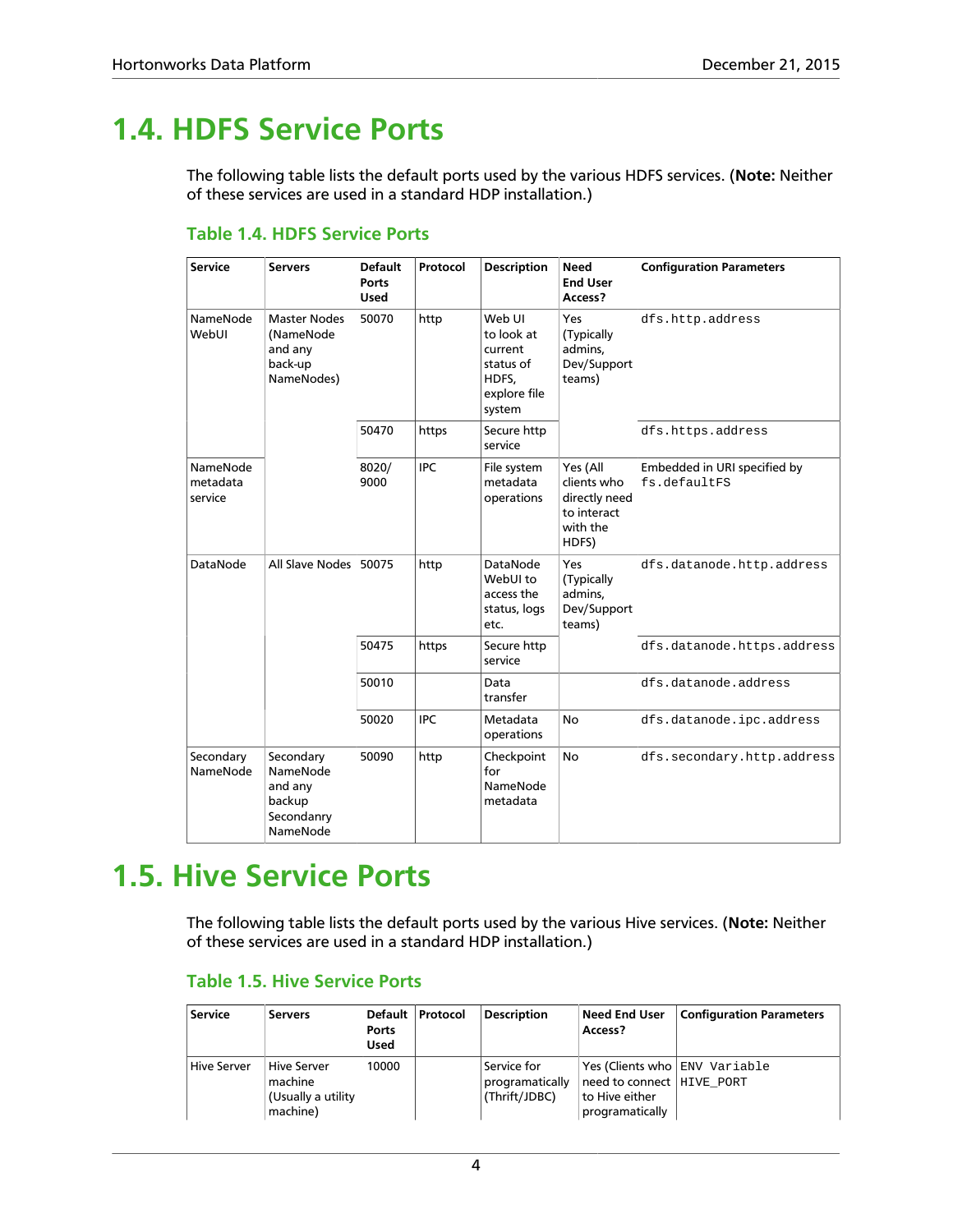| <b>Service</b>    | <b>Servers</b>                                                  | <b>Default</b><br><b>Ports</b><br><b>Used</b> | Protocol | <b>Description</b>                   | <b>Need End User</b><br>Access?                                    | <b>Configuration Parameters</b>       |
|-------------------|-----------------------------------------------------------------|-----------------------------------------------|----------|--------------------------------------|--------------------------------------------------------------------|---------------------------------------|
|                   |                                                                 |                                               |          | connecting to<br>Hive                | or through UI<br>SQL tools that<br>use JDBC)                       |                                       |
| Hive Web UI       | <b>Hive Server</b><br>machine<br>(Usually a utility<br>machine) | 9999                                          | http     | Web UI to<br>explore Hive<br>schemas | Yes                                                                | hive.hwi.listen.port                  |
| Hive<br>Metastore |                                                                 | 9083                                          | http     |                                      | run Hive, Pig<br>and potentially<br>M/R jobs that<br>use HCatalog) | Yes (Clients that hive.metastore.uris |

### <span id="page-8-3"></span><span id="page-8-0"></span>**1.6. Hue Service Port**

The following table lists the default port used by the Hue web listener.

#### **Table 1.6. Hue Service Port**

| <b>Service</b> | <b>Servers</b>              | <b>Default</b><br>Port<br><b>Used</b> | Protocol | <b>Description</b>                                                             | Need<br>End<br>User<br>Access? | <b>Configuration Parameters</b>                          |
|----------------|-----------------------------|---------------------------------------|----------|--------------------------------------------------------------------------------|--------------------------------|----------------------------------------------------------|
| Hue            | Node that is<br>running Hue | 8888                                  | http     | Port used by<br>$\,$ the Hue web<br>listener to server<br>web pages for<br>Hue | Yes                            | http_port property in the /etc/<br>hue/conf/hue.ini file |

### <span id="page-8-4"></span><span id="page-8-1"></span>**1.7. Kafka Service Ports**

The following table lists the default ports used by Kafka.

### **Table 1.7. Kafka Service Ports**

| <b>Service</b> | <b>Servers</b> | Default  <br>Port | Default  <br>Ambari<br>Port | Protocol   | <b>Description</b>            | Need<br>End<br>User<br>Access? | Configuration Parameters |
|----------------|----------------|-------------------|-----------------------------|------------|-------------------------------|--------------------------------|--------------------------|
| Kafka          | : Kafka Server | 9092              | 6667                        | <b>TCP</b> | The port for<br>Kafka server. |                                |                          |

### <span id="page-8-5"></span><span id="page-8-2"></span>**1.8. Kerberos Service Ports**

The following table lists the default port used by the designated Kerberos KDC.

### **Table 1.8. Kerberos Service Ports**

| <b>Service</b> | <b>Servers</b>         | Default<br>Ports<br><b>Used</b> | Protocol | <b>Description</b>                 | Need<br>End<br>User<br>Access? | <b>Configuration Parameters</b> |
|----------------|------------------------|---------------------------------|----------|------------------------------------|--------------------------------|---------------------------------|
| <b>KDC</b>     | Kerberos KDC<br>server | 88                              |          | Port used by the<br>designated KDC |                                |                                 |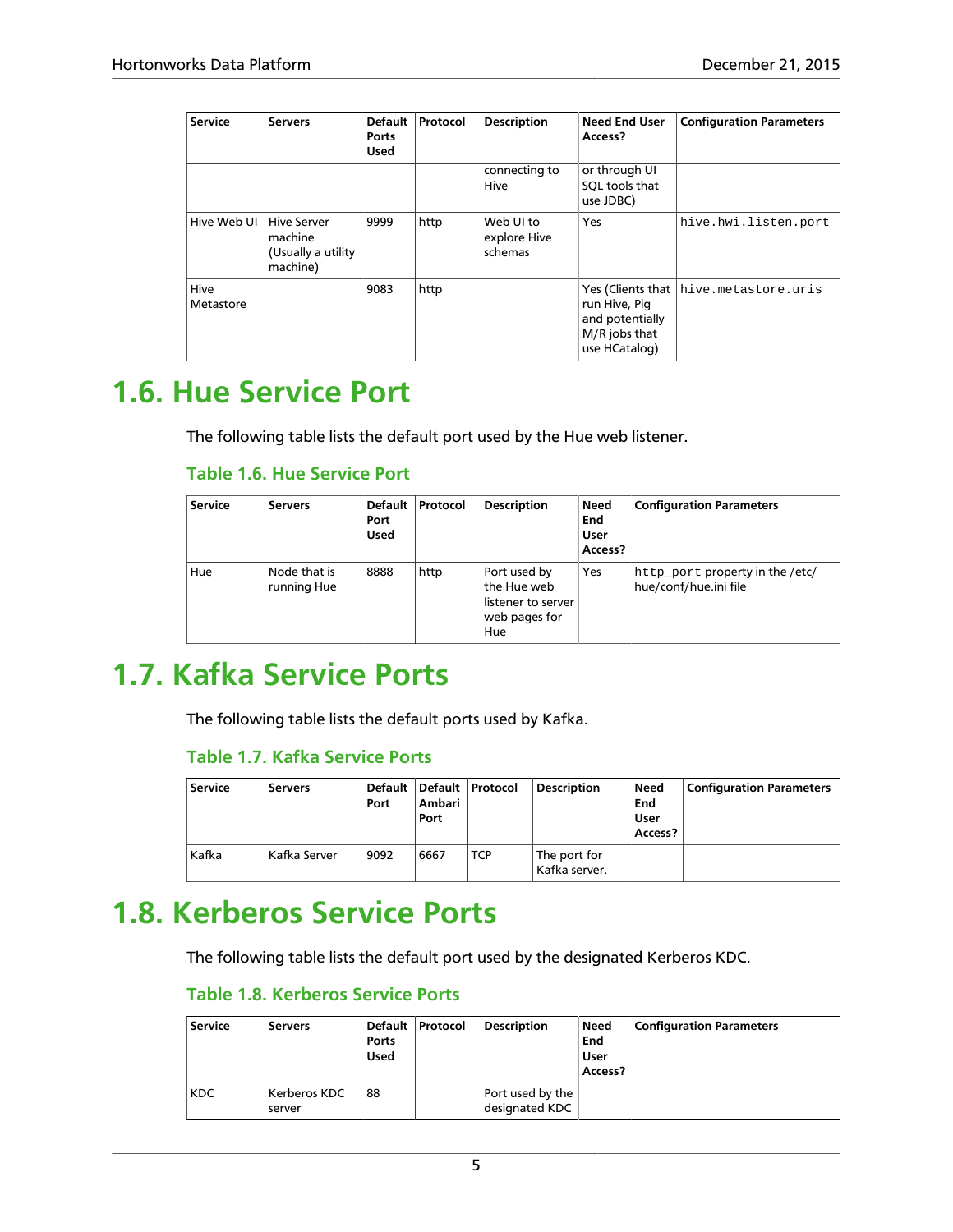### <span id="page-9-0"></span>**1.9. Knox Service Ports**

<span id="page-9-4"></span>The following table lists the default port used by Knox.

### **Table 1.9. Knox Service Ports**

| <b>Service</b> | <b>Servers</b> | Default  <br>Ports<br><b>Used</b> | <b>Protocol</b> | <b>Description</b>   | Need<br>End<br>User<br>Access? | <b>Configuration Parameters</b> |
|----------------|----------------|-----------------------------------|-----------------|----------------------|--------------------------------|---------------------------------|
| Knox           | Knox server    | 8443                              |                 | Port used by<br>Knox |                                |                                 |

### <span id="page-9-1"></span>**1.10. MapReduce Service Ports**

The following table lists the default ports used by the various MapReduce services.

#### <span id="page-9-5"></span>**Table 1.10. MapReduce Service Ports**

| <b>Service</b> | <b>Servers</b> | <b>Default</b><br>Ports<br><b>Used</b> | Protocol | <b>Description</b>                        | <b>Need</b><br>End<br><b>User</b><br>Access? | <b>Configuration Parameters</b>     |  |
|----------------|----------------|----------------------------------------|----------|-------------------------------------------|----------------------------------------------|-------------------------------------|--|
| MapReduce      |                | 10020                                  | http     | MapReduce<br>JobHistory<br>server address |                                              | mapreduce.jobhistory.address        |  |
| MapReduce      |                | 19888                                  | http     | MapReduce<br>JobHistory<br>webapp address |                                              | mapreduce.jobhistory.webappladdress |  |
| MapReduce      |                | 13562                                  | http     | MapReduce<br>Shuffle Port                 |                                              | mapreduce.shuffle.port              |  |

### <span id="page-9-2"></span>**1.11. MySQL Service Ports**

<span id="page-9-6"></span>The following table lists the default ports used by the various MySQL services.

### **Table 1.11. MySQL Service Ports**

| <b>Service</b> | <b>Servers</b>                  | Ports<br><b>Used</b> | Default   Protocol | <b>Description</b> | Need<br>End<br>User<br>Access? | <b>Configuration Parameters</b> |
|----------------|---------------------------------|----------------------|--------------------|--------------------|--------------------------------|---------------------------------|
| <b>MySQL</b>   | <b>MySQL</b><br>database server | 3306                 |                    |                    |                                |                                 |

### <span id="page-9-3"></span>**1.12. Oozie Service Ports**

The following table lists the default ports used by Oozie.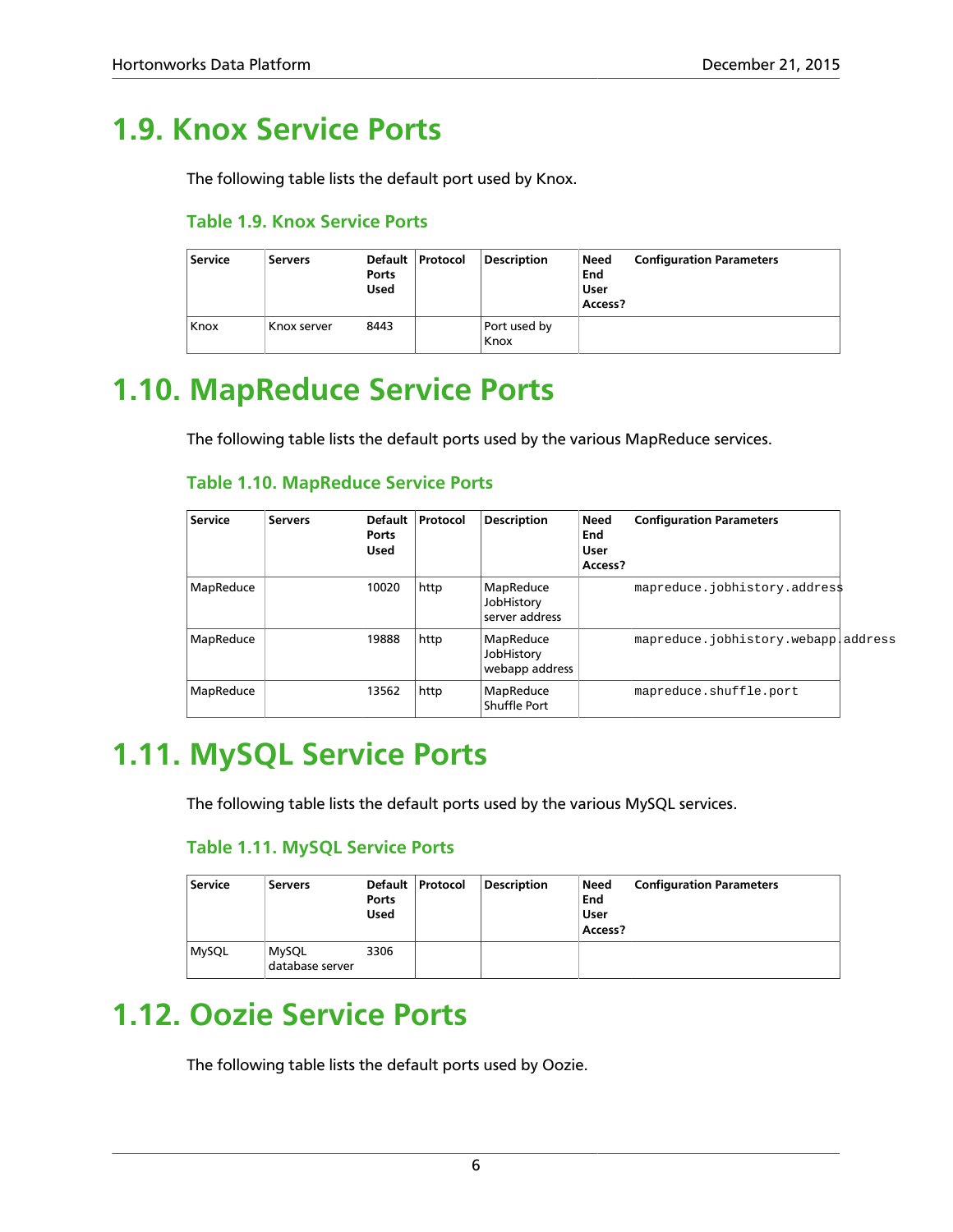### <span id="page-10-2"></span>**Table 1.12. Oozie Service Ports**

| <b>Service</b> | <b>Servers</b> | <b>Default</b><br>Ports<br><b>Used</b> | Protocol   | <b>Description</b>                                    | <b>Need</b><br>End<br>User<br>Access? | <b>Configuration Parameters</b>     |
|----------------|----------------|----------------------------------------|------------|-------------------------------------------------------|---------------------------------------|-------------------------------------|
| Oozie          | Oozie Server   | 11000                                  | <b>TCP</b> | The port Oozie<br>server runs.                        | <b>Yes</b>                            | OOZIE HTTP PORT in oozie env.sh     |
| Oozie          | Oozie Server   | 11001                                  | <b>TCP</b> | The admin port<br>Oozie server<br>runs.               | No                                    | OOZIE ADMIN PORT in<br>oozie env.sh |
| Oozie          | Oozie Server   | 11443                                  | <b>TCP</b> | The port Oozie<br>server runs<br>when using<br>HTTPS. | Yes                                   | OOZIE HTTPS PORT in oozie env.sh    |

### <span id="page-10-0"></span>**1.13. Ranger Service Ports**

<span id="page-10-3"></span>The following table lists the default ports used by Ranger.

### **Table 1.13. Ranger Service Ports**

| <b>Service</b>         | <b>Servers</b>               | <b>Default</b><br><b>Ports</b><br><b>Used</b> | Protocol     | <b>Description</b>                             | Need<br>End<br>User<br>Access? | <b>Configuration Parameters</b>                                |
|------------------------|------------------------------|-----------------------------------------------|--------------|------------------------------------------------|--------------------------------|----------------------------------------------------------------|
| Ranger<br>Admin        | Ranger Admin<br><b>Nodes</b> | 6080                                          | <b>HTTP</b>  | Port for Ranger<br>Admin web UI.               | Yes                            | ranger.service.http.port(in<br>ranger-admin-site.xml)          |
| Ranger<br>Admin        | Ranger Admin<br><b>Nodes</b> | 6182                                          | <b>HTTPS</b> | Port for Ranger<br>Admin web UI<br>(with SSL). | Yes                            | ranger.service.https.port<br>$(in range r$ -admin-site.xml $)$ |
| UNIX Auth<br>Service   | Ranger Usersync<br>Node      | 5151                                          | SSL/TCP      | Port for UNIX<br>Auth service.                 | No                             | ranger.usersync.port(in<br>ranger-ugsync-site.xml)             |
| Ranger KMS             | Ranger KMS<br><b>Nodes</b>   | 9292                                          | <b>HTTP</b>  | Port for Ranger<br>KMS.                        | No                             | ranger.service.http.port (in<br>$km s$ -site. $xml$ )          |
| Ranger KMS             | Ranger KMS<br><b>Nodes</b>   | 9293                                          | <b>HTTPS</b> | Port for Ranger<br>KMS.                        | No                             | ranger.service.https.port<br>$(in$ $kms$ -site. $xml)$         |
| Solr used by<br>Ranger | Solr                         | 6083,6183HTTP                                 |              | Ports for<br>auditing to Solr.                 | <b>Yes</b>                     | ranger-admin and all plug-ins                                  |

### <span id="page-10-1"></span>**1.14. Spark Thrift Server Service Ports**

<span id="page-10-4"></span>The following table lists the default ports used by the Spark Thrift Server.

### **Table 1.14. Spark Thrift Server Service Ports**

| Service                | <b>Servers</b>         | <b>Default Ports</b><br>Used                | Ambari<br>Port | Default   Protocol | <b>Description</b>                         | Need<br>End<br>User<br>Access? | Configuration<br>Parameters |
|------------------------|------------------------|---------------------------------------------|----------------|--------------------|--------------------------------------------|--------------------------------|-----------------------------|
| Spark Thrift<br>Server | Spark Thrift<br>Server | (none for<br>manually<br>installed cluster) | 10015          | <b>TCP</b>         | The port for<br>the Spark Thrift<br>Server |                                |                             |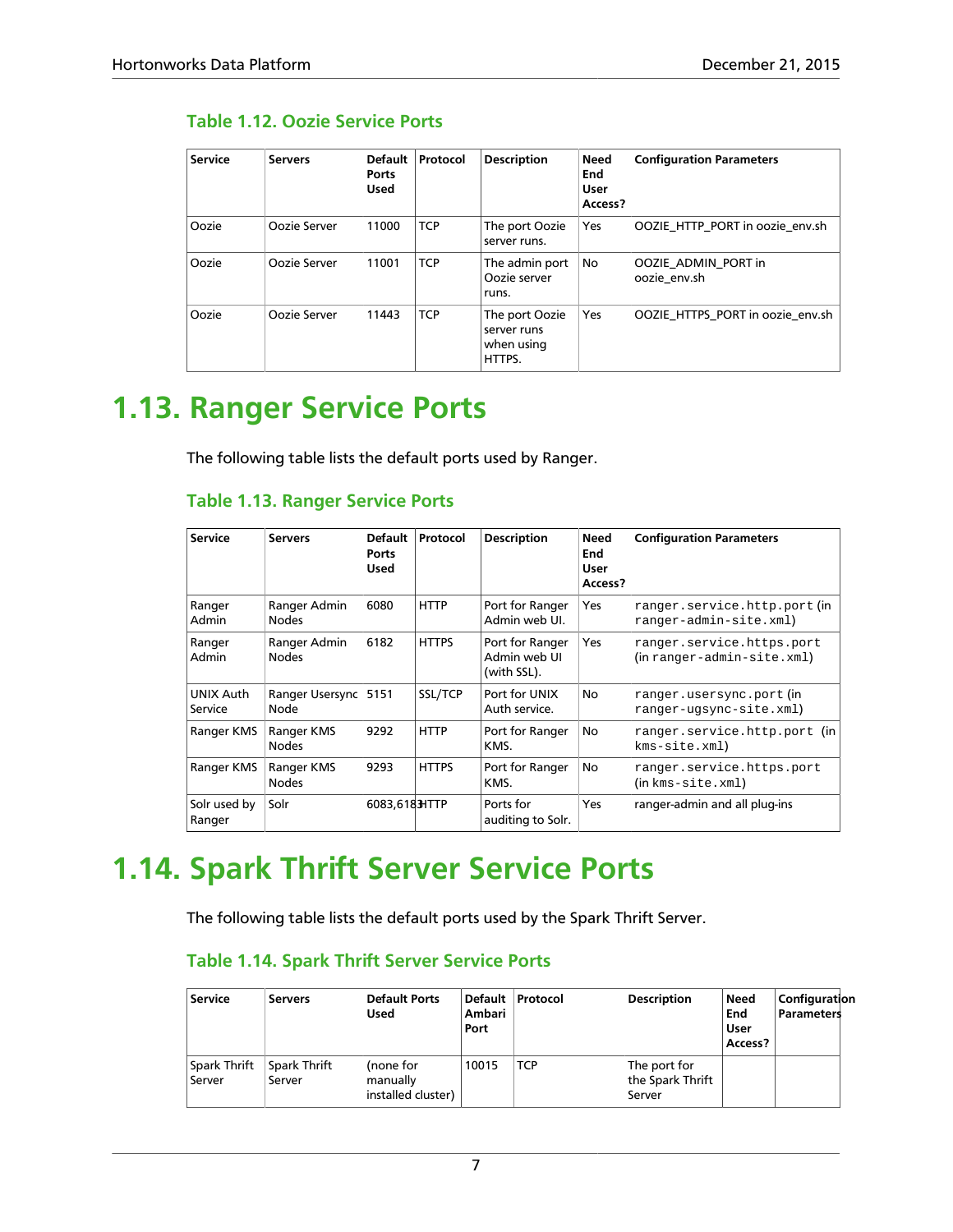### <span id="page-11-0"></span>**1.15. Sqoop Service Ports**

The following table lists the default ports used by Sqoop.

### <span id="page-11-2"></span>**Table 1.15. Sqoop Service Ports**

| <b>Service</b> | <b>Servers</b>          | <b>Default Ports</b>                                                                                                         |            | <b>Protocol Description</b>                                                                           | <b>Need</b><br>End<br>User<br>Access? | <b>Configuration Parameters</b> |
|----------------|-------------------------|------------------------------------------------------------------------------------------------------------------------------|------------|-------------------------------------------------------------------------------------------------------|---------------------------------------|---------------------------------|
| Sqoop          | Metastore 16000         |                                                                                                                              | <b>TCP</b> | Connection<br>between<br>Sgoop and the<br>metastore                                                   | No                                    | sqoop.metastore.server.port     |
| Sqoop          | <b>JDBC</b><br>Listener | Varies, depends<br>on target<br>database. For<br>example, if<br>moving data<br>from MySQL, TCP<br>port 3306 must<br>be open. | <b>TCP</b> | Outbound<br>port from<br>the Hadoop<br>cluster to the<br>database. Varies<br>depending on<br>Database | No                                    |                                 |

### <span id="page-11-1"></span>**1.16. Storm Service Ports**

<span id="page-11-3"></span>The following table lists the default ports used by Storm.

#### **Table 1.16. Storm Service Ports**

| <b>Service</b>                      | <b>Servers</b> | <b>Default</b><br>Port          | <b>Default</b><br><b>Ambari</b><br>Port | Protocol | <b>Description</b>                                                                                                                              | <b>Need</b><br>End<br><b>User</b><br>Access? | <b>Configuration Parameters</b> |
|-------------------------------------|----------------|---------------------------------|-----------------------------------------|----------|-------------------------------------------------------------------------------------------------------------------------------------------------|----------------------------------------------|---------------------------------|
| ZooKeeper<br>Port                   |                | 2181                            |                                         |          | Port used by<br>localhost to talk<br>to ZooKeeper.                                                                                              |                                              | storm.zookeeper.port            |
| <b>DRPC Port</b>                    |                | 3772                            |                                         |          |                                                                                                                                                 |                                              | drpc.port                       |
| <b>DRPC</b><br>Invocations<br>Port  |                | 3773                            |                                         |          |                                                                                                                                                 |                                              | drpc.invocations.port           |
| <b>Nimbus</b><br><b>Thrift Port</b> |                | 6627                            |                                         |          |                                                                                                                                                 |                                              | nimbus.thrift.port              |
| Supervisor<br><b>Slots Ports</b>    |                | 6700,<br>6701,<br>6702,<br>6703 |                                         |          | Defines the<br>amount of<br>workers that<br>can be run on<br>this machine.<br>Each worker<br>is assigned a<br>port to use for<br>communication. |                                              | supervisor.slots.ports          |
| Logviewer<br>Port                   |                | 8000                            |                                         |          |                                                                                                                                                 |                                              | logviewer.port                  |
| UI Port                             |                | 8080                            | 8744                                    |          |                                                                                                                                                 |                                              | ui.port                         |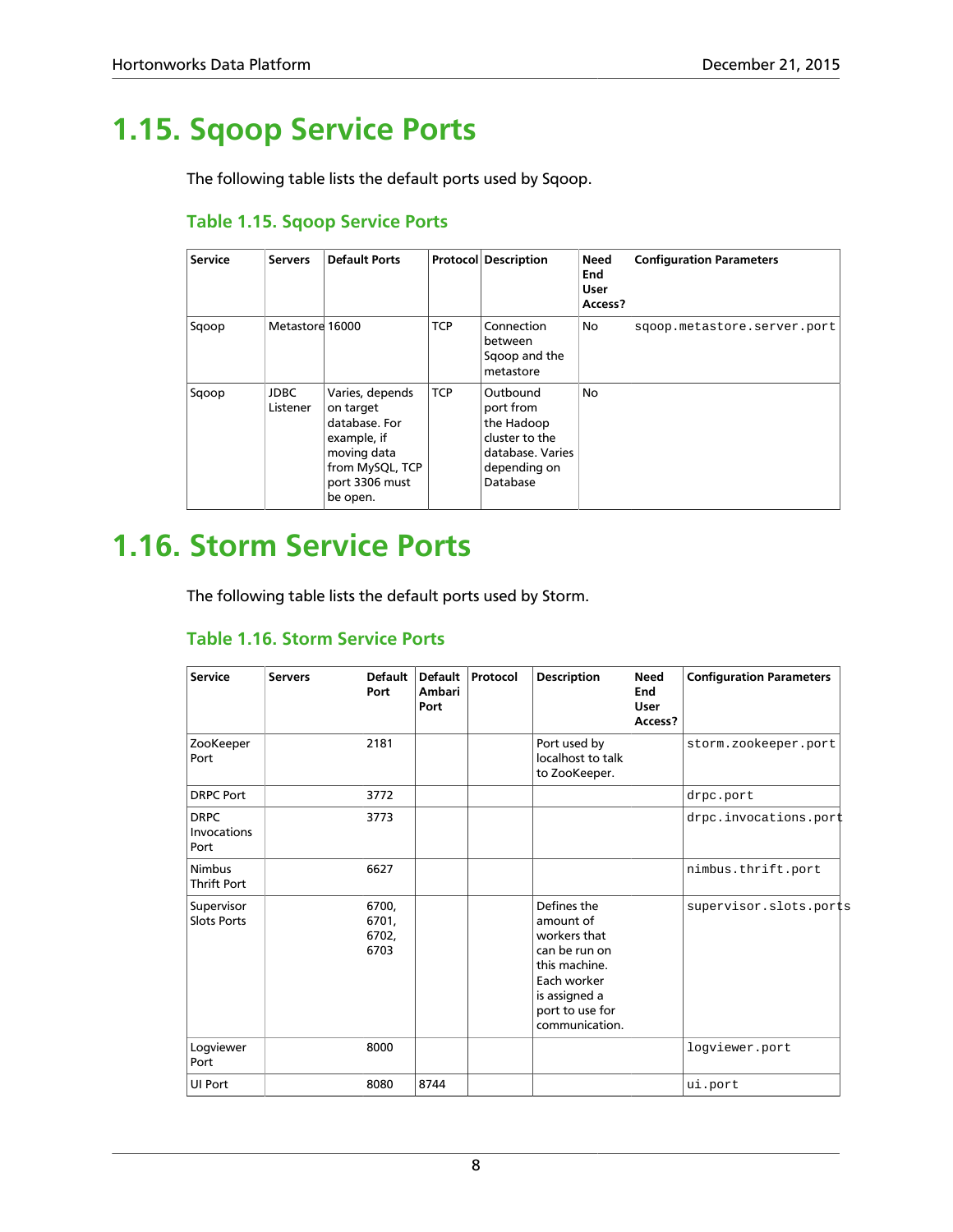### <span id="page-12-0"></span>**1.17. Tez Ports**

<span id="page-12-2"></span>The following table lists the default ports used by the various Tez services.

#### **Table 1.17. Tez Ports**

| <b>Service</b>                   | <b>Servers</b> | <b>Default</b><br>Ports<br><b>Used</b>                                                                                                                                                                            | Protocol  | <b>Description Need</b>    | <b>End User</b><br>Access? | <b>Configuration Parameters</b> |
|----------------------------------|----------------|-------------------------------------------------------------------------------------------------------------------------------------------------------------------------------------------------------------------|-----------|----------------------------|----------------------------|---------------------------------|
| <b>Tez</b><br>AM, Tez<br>Service |                | 12999<br>Yes<br>Port to<br>use for<br>(Clients<br>AMPoolSerwideo need<br>status<br>Hive<br><b>Address</b><br>10030<br>http<br>queries<br>on which<br>to run the<br>Cordinate Tez AM<br>ClientRMProtocol<br>proxy. | to submit | tez.ampool.ws.port         |                            |                                 |
|                                  |                |                                                                                                                                                                                                                   |           | or jobs to<br>Service) Yes | tez.ampool.address         |                                 |

### <span id="page-12-1"></span>**1.18. YARN Service Ports**

<span id="page-12-3"></span>The following table lists the default ports used by the various YARN services.

#### **Table 1.18. YARN Service Ports**

| <b>Service</b>               | <b>Servers</b>                                                                               | <b>Default</b><br>Ports<br><b>Used</b>                                                                                                                                                                                    | Protocol   | <b>Description</b>                | <b>Need</b><br><b>End User</b><br>Access?                                                                              | <b>Configuration Parameters</b>                               |  |
|------------------------------|----------------------------------------------------------------------------------------------|---------------------------------------------------------------------------------------------------------------------------------------------------------------------------------------------------------------------------|------------|-----------------------------------|------------------------------------------------------------------------------------------------------------------------|---------------------------------------------------------------|--|
| Resource<br>Manager<br>WebUI | <b>Master Nodes</b><br>(Resource<br>Manager and<br>any back-<br>up Resource<br>Manager node) | 8088                                                                                                                                                                                                                      | http       | Web UI for<br>Resource<br>Manager | Yes                                                                                                                    | yarn.resourcemanager.webappladdress                           |  |
| Resource<br>Manager          | <b>Master Nodes</b><br>(Resource<br>Manager Node)                                            | $8050 -$<br>Default<br>port<br>number<br>when<br>you<br>create<br>vour<br>cluster<br>using<br>Ambari.<br>$8032 -$<br>Default<br>port<br>number<br>when<br>you do<br>not use<br>Ambari<br>to<br>create<br>your<br>cluster. | <b>IPC</b> | For<br>application<br>submissions | Yes (All<br>clients<br>who need<br>to submit<br>the YARN<br>applications<br>including<br>Hive, Hive<br>server,<br>Pig) | Embedded in URI specified by<br>yarn.resourcemanager.addres\$ |  |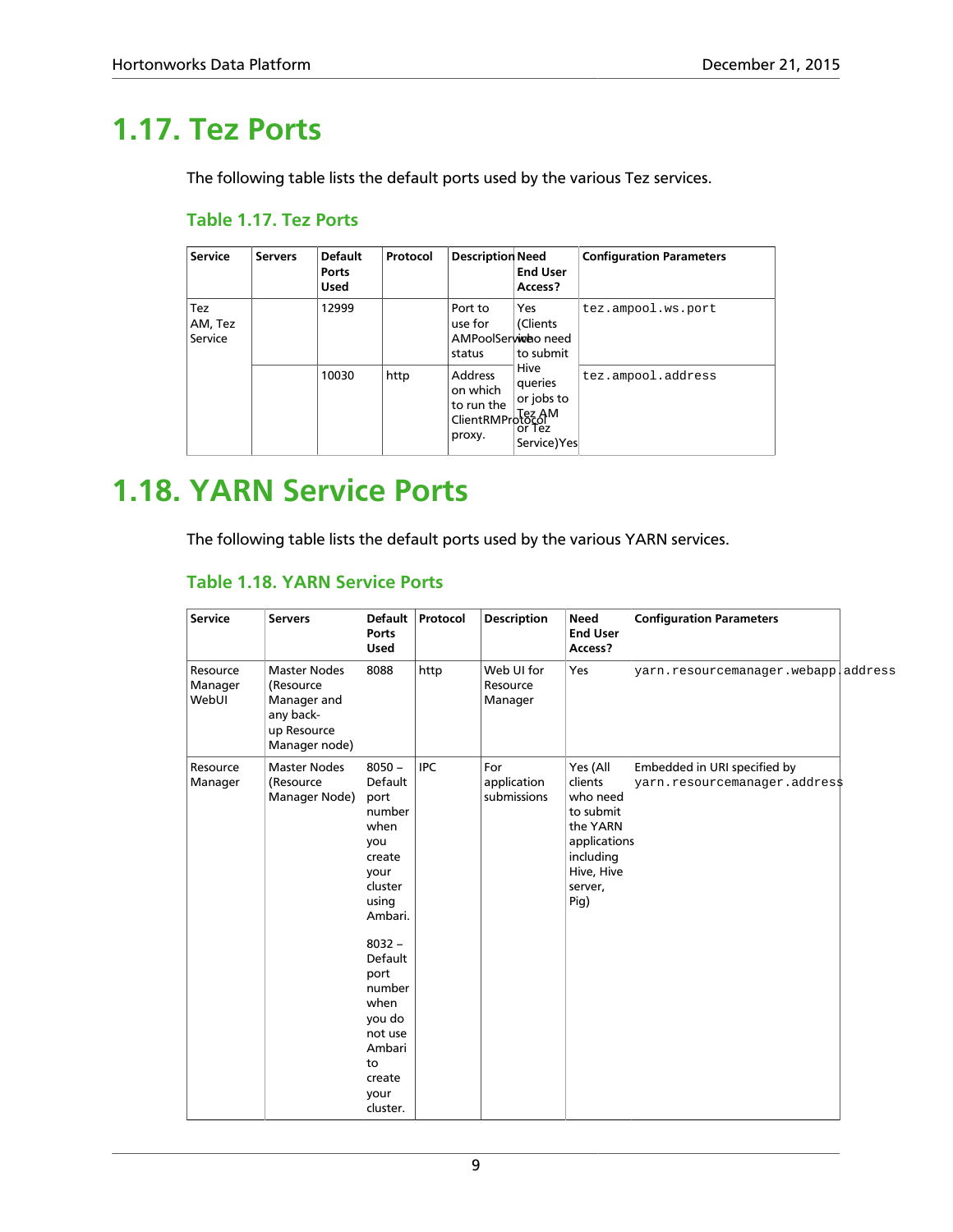| <b>Service</b>            | <b>Servers</b>                                              | Default<br><b>Ports</b><br><b>Used</b> | Protocol | <b>Description</b>                                    | Need<br><b>End User</b><br>Access?                                                                                     | <b>Configuration Parameters</b>                   |  |
|---------------------------|-------------------------------------------------------------|----------------------------------------|----------|-------------------------------------------------------|------------------------------------------------------------------------------------------------------------------------|---------------------------------------------------|--|
| Resource<br>Manager       | <b>Master Nodes</b><br>(Resource<br>Manager Node)           | 8025                                   | http     | For<br>application<br>submissions                     | Yes (All<br>clients<br>who need<br>to submit<br>the YARN<br>applications<br>including<br>Hive, Hive<br>server,<br>Pig) | yarn.resourcemanager.resour¢e-<br>tracker.address |  |
| Scheduler                 | <b>Master Nodes</b><br>(Resource<br>Manager Node)           | 8030                                   | http     | Scheduler<br><b>Address</b>                           | Yes<br>(Typically<br>admins,<br>Dev/<br>Support<br>teams)                                                              | yarn.resourcemanager.scheduler.address            |  |
| Resource<br>Manager       | <b>Master Nodes</b><br>(Resource<br>Manager Node)           | 8141                                   | http     | Scheduler<br><b>Address</b>                           | Yes<br>(Typically<br>admins,<br>Dev/<br>Support<br>teams)                                                              | yarn.resourcemanager.admin.address                |  |
|                           | NodeManagerMaster Nodes<br>(NodeManager)<br>and Slave Nodes | 45454                                  | http     | NodeManager Yes<br><b>Address</b>                     | (Typically<br>admins,<br>Dev/<br>Support<br>teams)                                                                     | yarn.nodemanager.address                          |  |
| <b>Timeline</b><br>Server | <b>Master Nodes</b>                                         | 10200                                  | http     | Timeline<br>Server<br><b>Address</b>                  | Yes<br>(Typically<br>admins,<br>Dev/<br>Support<br>teams)                                                              | yarn.timeline-<br>service.address                 |  |
| <b>Timeline</b><br>Server | <b>Master Nodes</b>                                         | 8188                                   | http     | <b>Timeline</b><br>Server<br>Webapp<br><b>Address</b> | Yes<br>(Typically<br>admins,<br>Dev/<br>Support<br>teams)                                                              | yarn.timeline-<br>service.webapp.address          |  |
| Timeline<br>Server        | <b>Master Nodes</b>                                         | 8190                                   | https    | Timeline<br>Server<br>Webapp https<br><b>Address</b>  | Yes<br>(Typically<br>admins,<br>Dev/<br>Support<br>teams)                                                              | yarn.timeline-<br>service.webapp.https.addres\$   |  |
| Job History<br>Service    | <b>Master Nodes</b>                                         | 19888                                  | https    | Job History<br>Service                                | Yes<br>(Typically<br>admins,<br>Dev/<br>Support<br>teams)                                                              | yarn.log.server.url                               |  |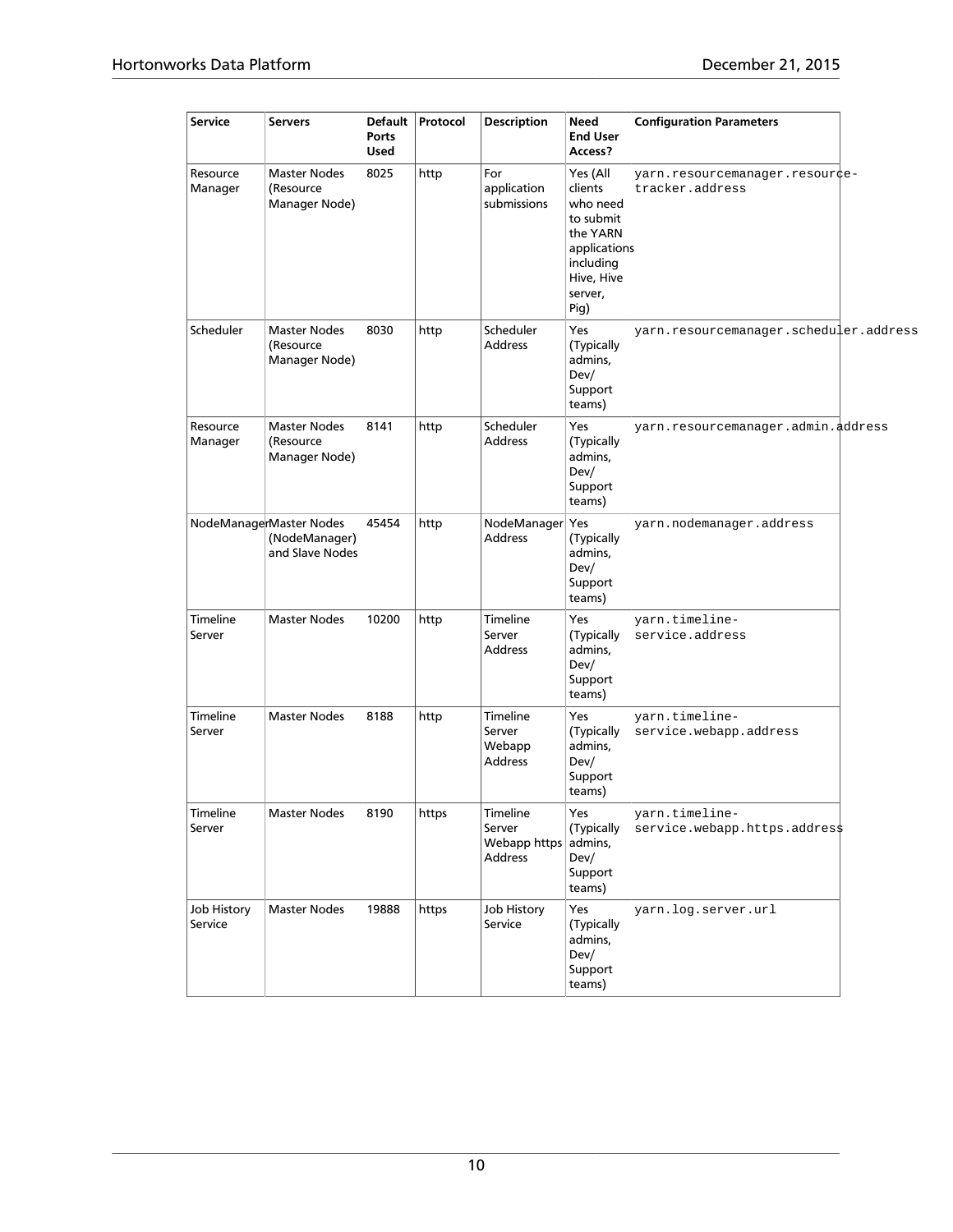### <span id="page-14-1"></span><span id="page-14-0"></span>**1.19. ZooKeeper Service Ports**

### **Table 1.19. ZooKeeper Service Ports**

| <b>Service</b>      | <b>Servers</b>                | Default<br>Ports<br><b>Used</b> | Protocol | <b>Description</b>                                                                                     | <b>Need</b><br>End<br><b>User</b><br>Access? | <b>Configuration Parameters</b>     |  |
|---------------------|-------------------------------|---------------------------------|----------|--------------------------------------------------------------------------------------------------------|----------------------------------------------|-------------------------------------|--|
| ZooKeeper<br>Server | All ZooKeeper<br><b>Nodes</b> | 2888                            |          | Port used by<br>ZooKeeper<br>peers to talk to<br>each other. See<br>here for more<br>information.      | No                                           | hbase.zookeeper.peerport            |  |
| ZooKeeper<br>Server | All ZooKeeper<br><b>Nodes</b> | 3888                            |          | Port used by<br>ZooKeeper<br>peers to talk to<br>each other.See<br>here for more<br>information.       | No                                           | hbase.zookeeper.leaderport          |  |
| ZooKeeper<br>Server | All ZooKeeper<br><b>Nodes</b> | 2181                            |          | Property from<br>ZooKeeper's<br>config<br>zoo.cfg.The<br>port at which<br>the clients will<br>connect. | No                                           | hbase.zookeeper.property.clientPort |  |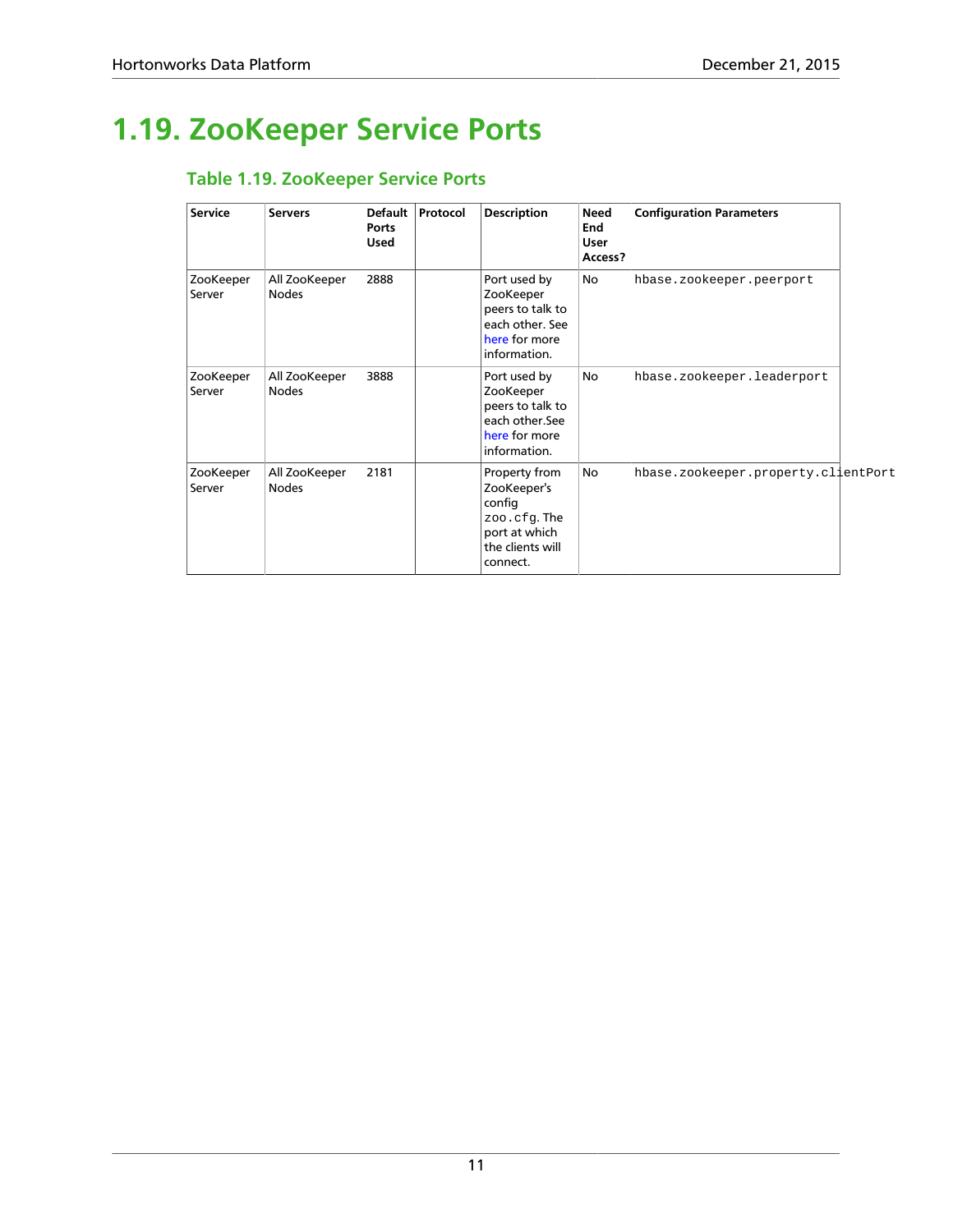# <span id="page-15-0"></span>**2. Controlling HDP Services Manually**

In this document:

- [Starting HDP Services \[12\]](#page-15-1)
- [Stopping HDP Services \[15\]](#page-18-0)

### <span id="page-15-1"></span>**2.1. Starting HDP Services**

Start the Hadoop services in the following order:

- Ranger
- Knox
- ZooKeeper
- HDFS
- YARN
- HBase
- Hive Metastore
- HiveServer2
- WebHCat
- Oozie
- Hue
- Storm
- Kafka

#### **Instructions**

1. Start Ranger. Execute the following commands on the Ranger host machine:

```
sudo service ranger-admin start
sudo service ranger-usersync start
```
2. Start Knox. When starting the gateway with the script below, the process runs in the background. The log output is written to */var/log/knox* and a PID (process ID) is written to */var/run/knox*. Execute this command on the Knox host machine.

su -l knox -c "/usr/hdp/current/knox-server/bin/gateway.sh start"



### **Note**

If Knox has been stopped without using gateway.sh stop, you must start the service using gateway.sh clean. The clean option removes all log files in */var/log/knox.*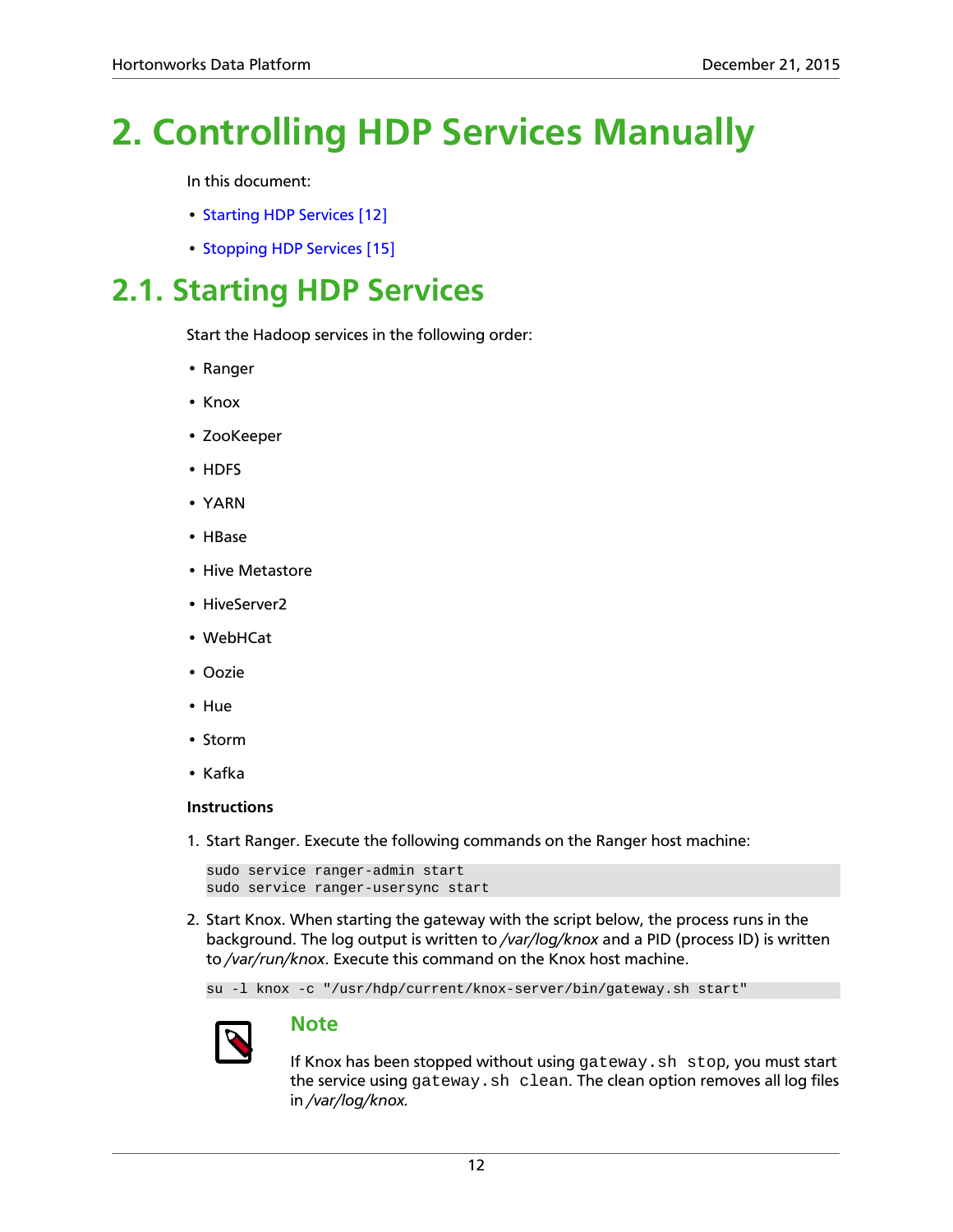3. Start ZooKeeper. Execute this command on the ZooKeeper host machine(s):

```
su - zookeeper -c "export ZOOCFGDIR=/usr/hdp/current/zookeeper-server/
conf ; export ZOOCFG=zoo.cfg; source /usr/hdp/current/zookeeper-server/conf/
zookeeper-env.sh ; /usr/hdp/current/zookeeper-server/bin/zkServer.sh start"
```
#### 4. Start HDFS

• If you are running NameNode HA (High Availability), start the JournalNodes by executing these commands on the JournalNode host machines:

```
su $HDFS_USER 
/usr/hdp/current/hadoop-hdfs-journalnode/../hadoop/sbin/hadoop-daemon.sh
 start journalnode
```
where \$HDFS\_USER is the HDFS user. For example, hdfs.

• Execute this command on the NameNode host machine(s):

```
su -l hdfs -c "/usr/hdp/current/hadoop-hdfs-namenode/../hadoop/sbin/
hadoop-daemon.sh start namenode"
```
• If you are running NameNode HA, start the ZooKeeper Failover Controller (ZKFC) by executing the following command on all NameNode machines. The starting sequence of the ZKFCs determines which NameNode will become Active.

```
su -l hdfs -c "/usr/hdp/current/hadoop-hdfs-namenode/../hadoop/sbin/
hadoop-daemon.sh start zkfc"
```
• If you are not running NameNode HA, execute the following command on the Secondary NameNode host machine. If you are running NameNode HA, the Standby NameNode takes on the role of the Secondary NameNode.

```
su -l hdfs -c "/usr/hdp/current/hadoop-hdfs-namenode/../hadoop/sbin/
hadoop-daemon.sh start secondarynamenode"
```
• Execute these commands on all DataNodes:

```
su -l hdfs -c "/usr/hdp/current/hadoop-hdfs-datanode/../hadoop/sbin/
hadoop-daemon.sh start datanode"
```
#### 5. Start YARN

• Execute this command on the ResourceManager host machine(s):

```
su -l yarn -c "/usr/hdp/current/hadoop-yarn-resourcemanager/sbin/yarn-
daemon.sh start resourcemanager"
```
• Execute this command on the History Server host machine:

```
su -l yarn -c "/usr/hdp/current/hadoop-mapreduce-historyserver/sbin/mr-
jobhistory-daemon.sh start historyserver"
```
• Execute this command on all NodeManagers:

```
su -l yarn -c "/usr/hdp/current/hadoop-yarn-nodemanager/sbin/yarn-daemon.
sh start nodemanager"
```
6. Start HBase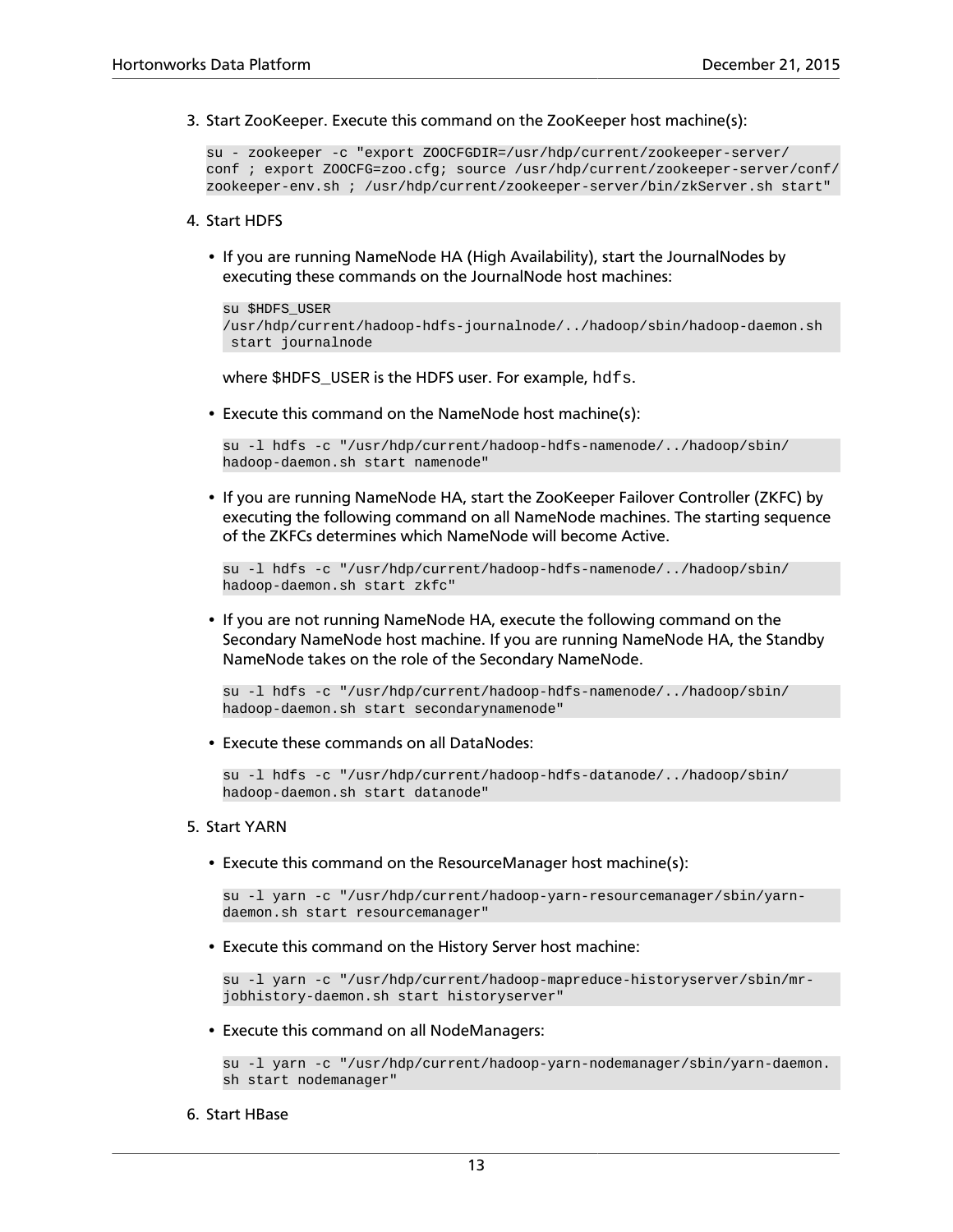• Execute this command on the HBase Master host machine:

su -l hbase -c "/usr/hdp/current/hbase-master/bin/hbase-daemon.sh start master; sleep 25"

• Execute this command on all RegionServers:

```
su -l hbase -c "/usr/hdp/current/hbase-regionserver/bin/hbase-daemon.sh
 start regionserver"
```
7. Start the Hive Metastore. On the Hive Metastore host machine, execute the following commands:

```
su $HIVE_USER 
nohup /usr/hdp/current/hive-metastore/bin/hive --service metastore>/var/log/
hive/hive.out 2>/var/log/hive/hive.log &
```
Where \$HIVE USER is the Hive user. For example, hive.

8. Start HiveServer2. On the Hive Server2 host machine, execute the following commands:

```
su $HIVE_USER nohup /usr/hdp/current/hive-server2/bin/hiveserver2 -hiveconf
 hive.metastore.uris=/tmp/hiveserver2HD.out 2 /tmp/hiveserver2HD.log
```
Where \$HIVE\_USER is the Hive user. For example,hive.

9. Start WebHCat. On the WebHCat host machine, execute the following command:

su -l hcat -c "/usr/hdp/current/hive-webhcat/sbin/webhcat\_server.sh start"

10.Start Oozie. Execute the following command on the Oozie host machine:

su -l oozie -c "/usr/hdp/current/oozie-server/bin/oozied.sh start"

11.As a root user, execute the following command on the Hue Server:

/etc/init.d/hue start

This command starts several subprocesses corresponding to the different Hue components. Even though the root user is the one calls the  $init.d$  script, the actual process runs with the Hue user.

12.Start Storm services using a process controller, such as supervisord. See "Installing and Configuring Apache Storm" in the [Non-Ambari Cluster Installation Guide.](https://docs.hortonworks.com/HDPDocuments/HDP2/HDP-2.3.4/bk_installing_manually_book/content/ch_getting_ready_chapter.html) For example, to start the storm-nimbus service:

```
sudo /usr/bin/supervisorctl 
storm-drpc RUNNING pid 9801, uptime 0:05:05
storm-nimbus STOPPED Dec 01 06:18 PM
storm-ui RUNNING pid 9800, uptime 0:05:05
supervisor> start storm-nimbus
storm-nimbus: started
```
where  $$STORM_JUSER$  is the operating system user that installed Storm. For example, storm.

13.Start Kafka with the following commands: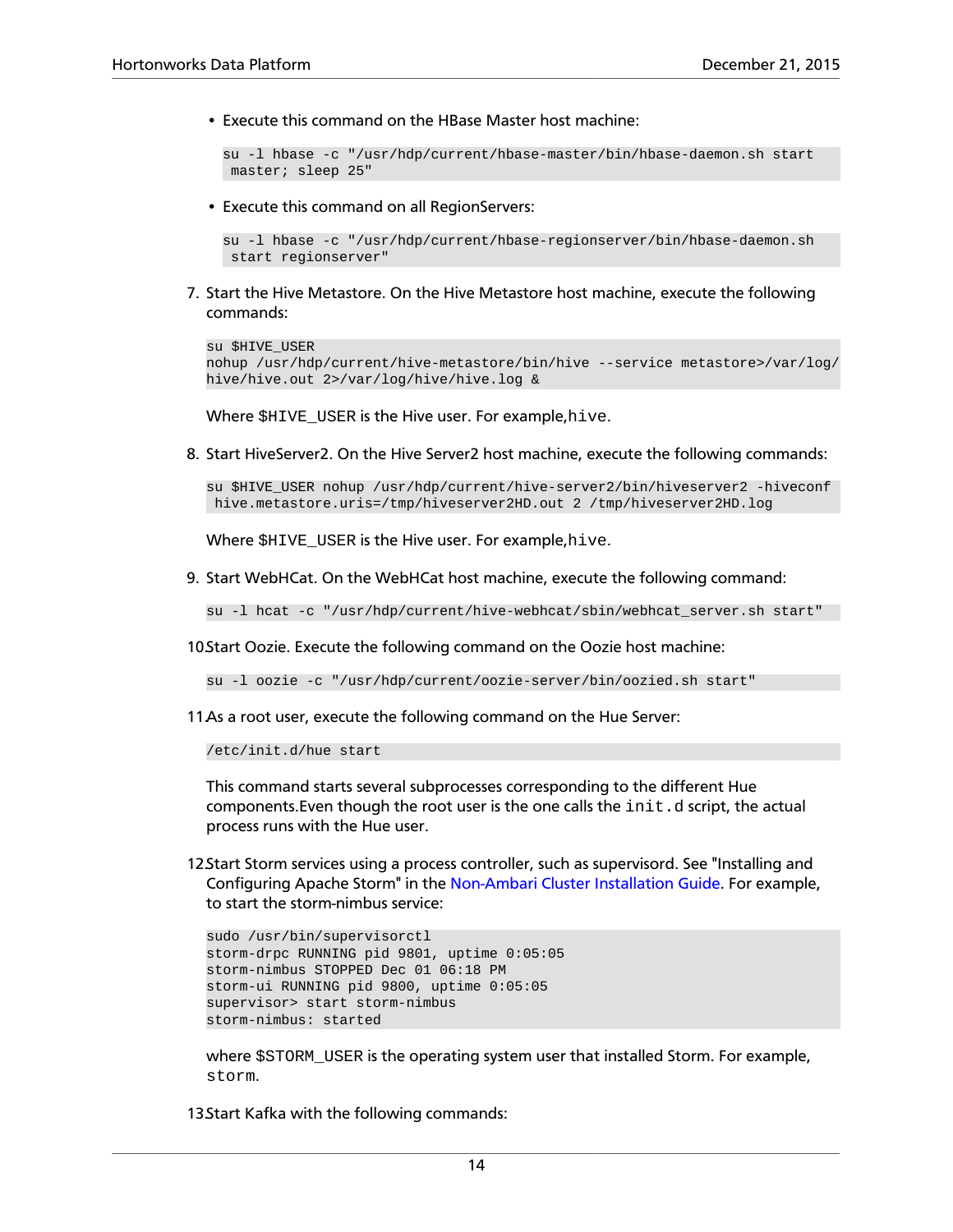su \$KAFKA\_USER /usr/hdp/current/kafka-broker/bin/kafka start

where SKAFKA USER is the operating system user that installed Kafka. For example, kafka.

### <span id="page-18-0"></span>**2.2. Stopping HDP Services**

Before performing any upgrades or uninstalling software, stop all of the Hadoop services in the following order:

- Ranger
- Knox
- Oozie
- WebHCat
- HiveServer2
- Hive Metastore
- HBase
- YARN
- HDFS
- ZooKeeper
- Hue
- Storm
- Kafka

#### **Instructions**

1. Stop Ranger. Execute the following commands on the Ranger host machine:

```
sudo service ranger-admin stop
sudo service ranger-usersync stop
```
2. Stop Knox. Execute the following command on the Knox host machine.

su -l knox -c "/usr/hdp/current/knox-server/bin/gateway.sh stop"

3. Stop Oozie. Execute the following command on the Oozie host machine.

su -l oozie -c "/usr/hdp/current/oozie-server/bin/oozied.sh stop"

4. Stop WebHCat. On the WebHCat host machine, execute the following command: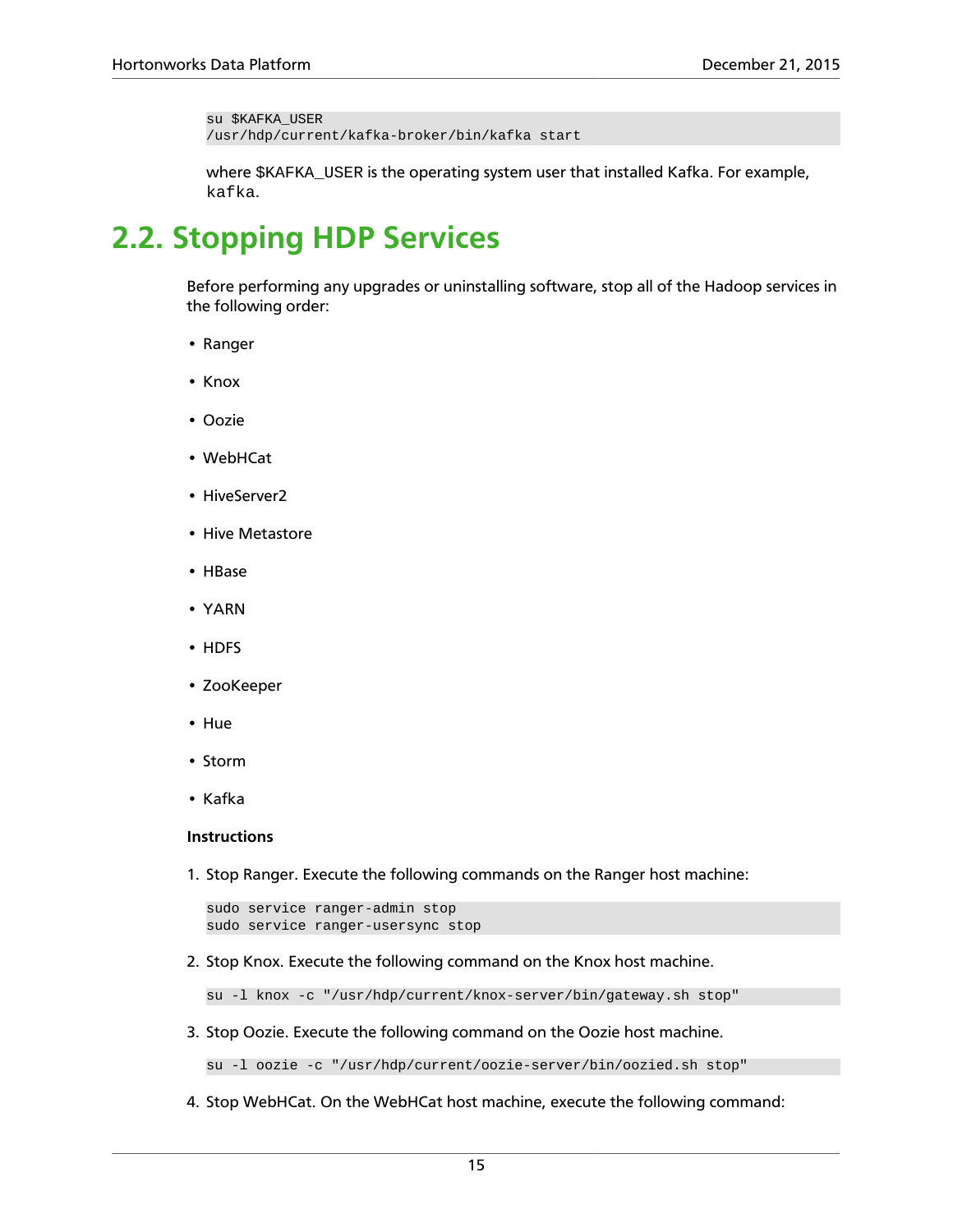su -l hcat -c "/usr/hdp/current/hive-webhcat/sbin/webhcat\_server.sh stop"

5. Stop Hive. Execute this command on the Hive Metastore and Hive Server2 host machine.

ps aux | awk '{print \$1,\$2}' | grep hive | awk '{print \$2}' | xargs kill >/ dev/null 2>&1

#### 6. Stop HBase

• Execute this command on all RegionServers:

```
su -l hbase -c "/usr/hdp/current/hbase-regionserver/bin/hbase-daemon.sh
 stop regionserver"
```
• Execute this command on the HBase Master host machine:

```
su -l hbase -c "/usr/hdp/current/hbase-master/bin/hbase-daemon.sh stop
 master"
```
#### 7. Stop YARN

• Execute this command on all NodeManagers:

```
su -l yarn -c "/usr/hdp/current/hadoop-yarn-nodemanager/sbin/yarn-daemon.
sh stop nodemanager"
```
• Execute this command on the History Server host machine:

```
su -l yarn -c "/usr/hdp/current/hadoop-mapreduce-historyserver/sbin/mr-
jobhistory-daemon.sh stop historyserver"
```
• Execute this command on the ResourceManager host machine(s):

```
su -l yarn -c "/usr/hdp/current/hadoop-yarn-resourcemanager/sbin/yarn-
daemon.sh stop resourcemanager"
```
#### 8. Stop HDFS

• Execute this command on all DataNodes:

```
su -l hdfs -c "/usr/hdp/current/hadoop-hdfs-datanode/../hadoop/sbin/
hadoop-daemon.sh stop datanode"
```
• If you are not running NameNode HA (High Availability), stop the Secondary NameNode by executing this command on the Secondary NameNode host machine:

```
su -l hdfs -c "/usr/hdp/current/hadoop-hdfs-namenode/../hadoop/sbin/
hadoop-daemon.sh stop secondarynamenode"
```
• Execute this command on the NameNode host machine(s):

```
su -l hdfs -c "/usr/hdp/current/hadoop-hdfs-namenode/../hadoop/sbin/
hadoop-daemon.sh stop namenode"
```
• If you are running NameNode HA, stop the ZooKeeper Failover Controllers (ZKFC) by executing this command on the NameNode host machines:

```
su -l hdfs -c "/usr/hdp/current/hadoop-hdfs-namenode/../hadoop/sbin/
hadoop-daemon.sh stop zkfc"
```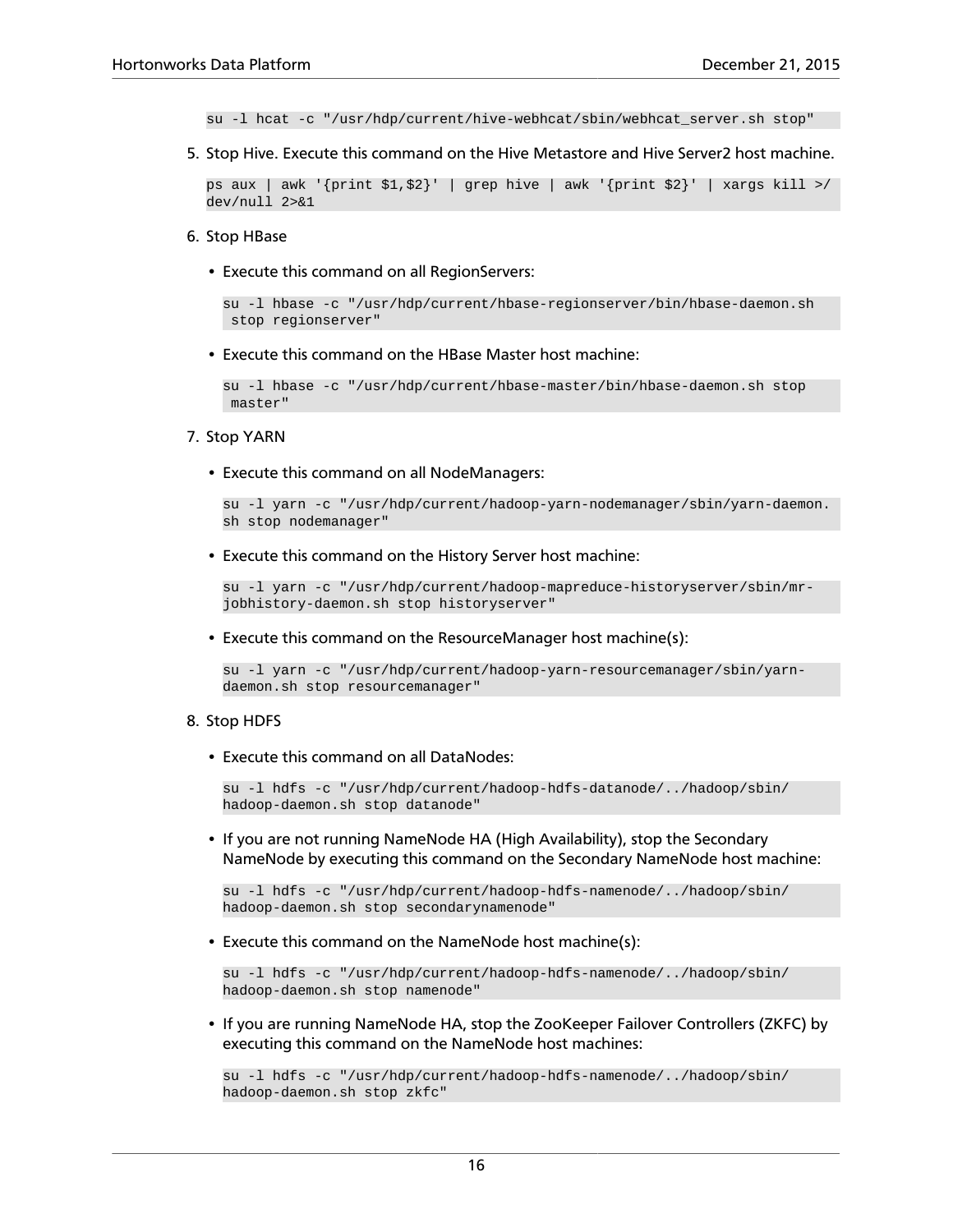• If you are running NameNode HA, stop the JournalNodes by executing these commands on the JournalNode host machines:

```
su $HDFS_USER 
/usr/hdp/current/hadoop-hdfs-journalnode/../hadoop/sbin/hadoop-daemon.sh
 stop journalnode
```
where \$HDFS\_USER is the HDFS user. For example, hdfs.

9. Stop ZooKeeper. Execute this command on the ZooKeeper host machine(s):

```
su - zookeeper -c "export ZOOCFGDIR=/usr/hdp/current/zookeeper-server/
conf ; export ZOOCFG=zoo.cfg; source /usr/hdp/current/zookeeper-server/conf/
zookeeper-env.sh ; /usr/hdp/current/zookeeper-server/bin/zkServer.sh stop"
```
10.Stop Hue. Execute the following command:

/etc/init.d/hue stop

11.Start Storm services using a process controller, such as supervisord. See "Installing and Configuring Apache Storm" in the [Non-Ambari Cluster Installation Guide.](https://docs.hortonworks.com/HDPDocuments/HDP2/HDP-2.3.4/bk_installing_manually_book/content/ch_getting_ready_chapter.html) For example, to stop the storm-nimbus service:

```
sudo /usr/bin/supervisorctl
storm-drpc RUNNING pid 9801, uptime 0:03:20
storm-nimbus RUNNING pid 9802, uptime 0:03:20
storm-ui RUNNING pid 9800, uptime 0:03:20
supervisor> stop storm-nimbus
storm-nimbus: stopped
```
where \$STORM\_USER is the operating system user that installed Storm. For example, storm.

12.Stop Kafka. Execute this command on the Kafka host machine(s):

```
su $KAFKA_USER
/usr/hdp/current/kafka-broker/bin/kafka stop
```
where\$KAFKA\_USER is the operating system user that installed Kafka. For example,kafka.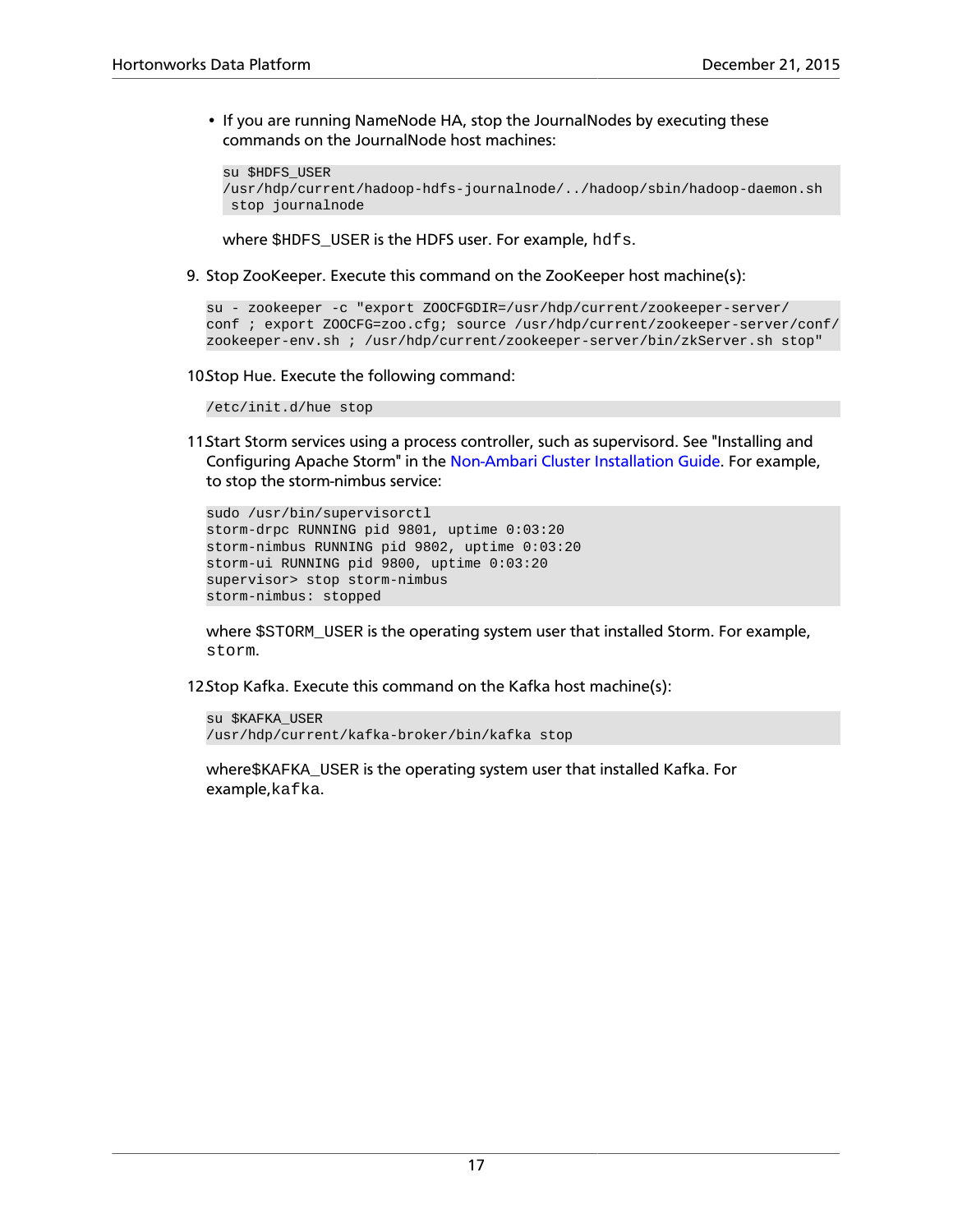# <span id="page-21-0"></span>**3. Deploying HDP In Production Data Centers With Firewalls**

A typical Hortonworks Data Platform (HDP) install requires access to the Internet in order to fetch software packages from a remote repository. Because corporate networks typically have various levels of firewalls, these firewalls may limit or restrict Internet access, making it impossible for your cluster nodes to access the HDP repository during the install process.

The solution for this is to either:

- Create a local mirror repository inside your firewall hosted on a local mirror server inside your firewall; or
- Provide a trusted proxy server inside your firewall that can access the hosted repositories.



#### **Note**

Many of the descriptions in this section assume you are using RHEL/Centos/ Oracle Linux. If you are using SLES, please adjust the commands and directories accordingly.

This document will cover these two options in detail, discuss the trade-offs, provide configuration guidelines, and will also provide recommendations for your deployment strategy.

In general, before installing Hortonworks Data Platform in a production data center, it is best to ensure that both the Data Center Security team and the Data Center Networking team are informed and engaged to assist with these aspects of the deployment.

### <span id="page-21-2"></span><span id="page-21-1"></span>**3.1. Terminology**

The table below lists the various terms used throughout this section.

| Item                           | <b>Description</b>                                                                                                                                                        |
|--------------------------------|---------------------------------------------------------------------------------------------------------------------------------------------------------------------------|
| Yum Package Manager (yum)      | A package management tool that fetches and installs<br>software packages and performs automatic dependency<br>resolution.                                                 |
| <b>Local Mirror Repository</b> | The yum repository hosted on your Local Mirror Server<br>that will serve the HDP software.                                                                                |
| Local Mirror Server            | The server in your network that will host the Local Mirror<br>Repository. This server must be accessible from all hosts in<br>vour cluster where you will install HDP.    |
| <b>HDP Repositories</b>        | A set of repositories hosted by Hortonworks that contains<br>the HDP software packages. HDP software packages<br>include the HDP Repository and the HDP-UTILS Repository. |
| <b>HDP Repository Tarball</b>  | A tarball image that contains the complete contents of the<br><b>HDP Repositories.</b>                                                                                    |

### **Table 3.1. Terminology**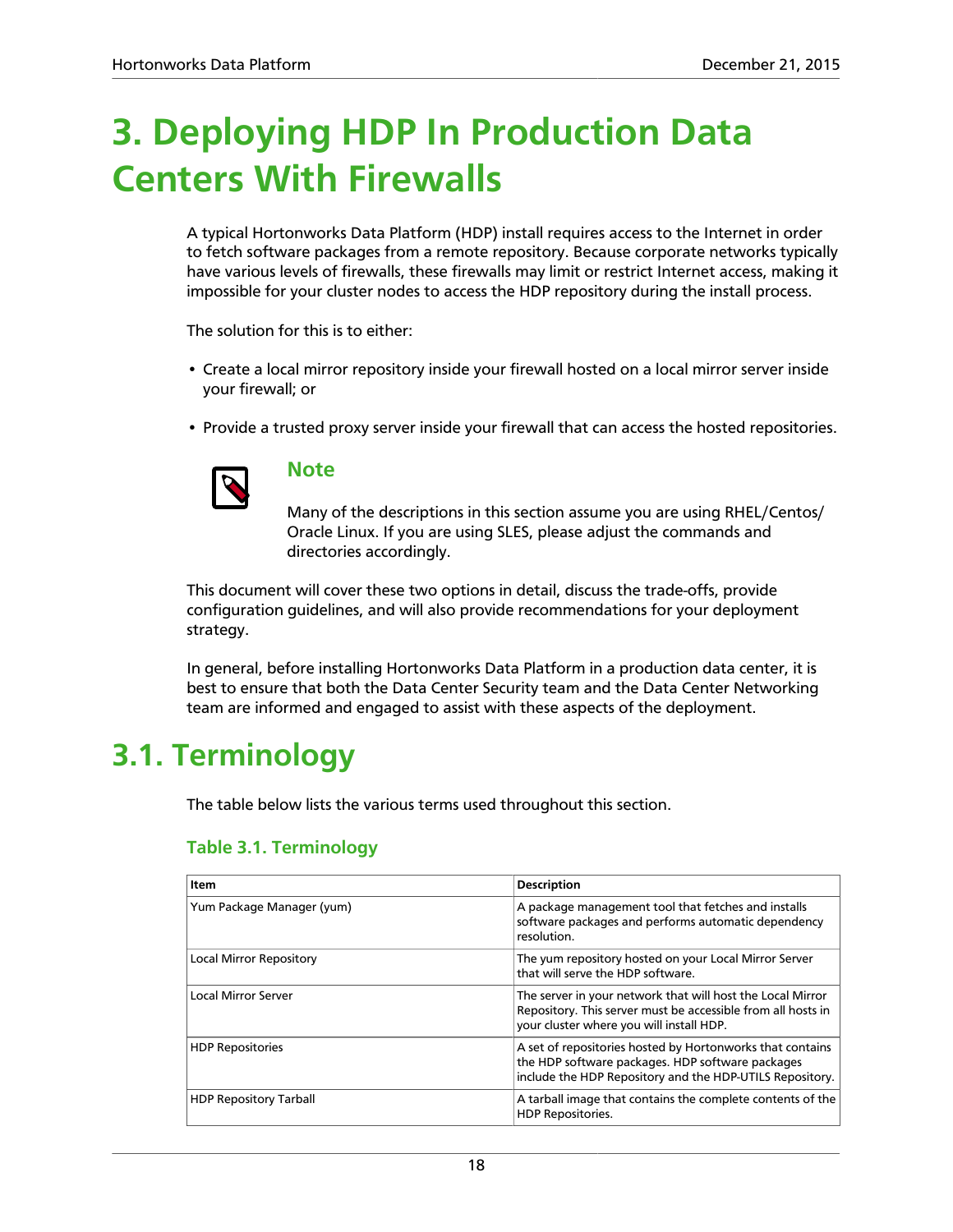### <span id="page-22-0"></span>**3.2. Mirroring or Proxying**

HDP uses yum or zypper to install software, and this software is obtained from the HDP Repositories. If your firewall prevents Internet access, you must mirror or proxy the HDP Repositories in your Data Center.

Mirroring a repository involves copying the entire repository and all its contents onto a local server and enabling an HTTPD service on that server to serve the repository locally. Once the local mirror server setup is complete, the \*.repo configuration files on every cluster node must be updated, so that the given package names are associated with the local mirror server instead of the remote repository server.

There are two options for creating a local mirror server. Each of these options is explained in detail in a later section.

- **Mirror server has no access to Internet at all:** Use a web browser on your workstation to download the HDP Repository Tarball, move the tarball to the selected mirror server using scp or an USB drive, and extract it to create the repository on the local mirror server.
- **Mirror server has temporary access to Internet:** Temporarily configure a server to have Internet access, download a copy of the HDP Repository to this server using the reposync command, then reconfigure the server so that it is back behind the firewall.



#### **Note**

Option I is probably the least effort, and in some respects, is the most secure deployment option.

Option III is best if you want to be able to update your Hadoop installation periodically from the Hortonworks Repositories.

• **Trusted proxy server:** Proxying a repository involves setting up a standard HTTP proxy on a local server to forward repository access requests to the remote repository server and route responses back to the original requestor. Effectively, the proxy server makes the repository server accessible to all clients, by acting as an intermediary.

Once the proxy is configured, change the */etc/yum.conf* file on every cluster node, so that when the client attempts to access the repository during installation, the request goes through the local proxy server instead of going directly to the remote repository server.

### <span id="page-22-1"></span>**3.3. Considerations for choosing a Mirror or Proxy solution**

The following table lists some benefits provided by these alternative deployment strategies:

| Advantages of repository mirroring                                                                                                                                                                                                                                                                  | Advantages of creating a proxy                                                                                                                                         |  |  |  |
|-----------------------------------------------------------------------------------------------------------------------------------------------------------------------------------------------------------------------------------------------------------------------------------------------------|------------------------------------------------------------------------------------------------------------------------------------------------------------------------|--|--|--|
| Minimizes network access (after the initial investment of<br>copying the repository to local storage). The install process repository files (including periodic updates for upgrades,<br>is therefore faster, reliable, and more cost effective<br>(reduced WAN bandwidth minimizes the data center | Avoids the need for long term management of the<br>new versions, and bug fixes). Almost all data centers<br>already have a setup of well-known proxies. In such cases, |  |  |  |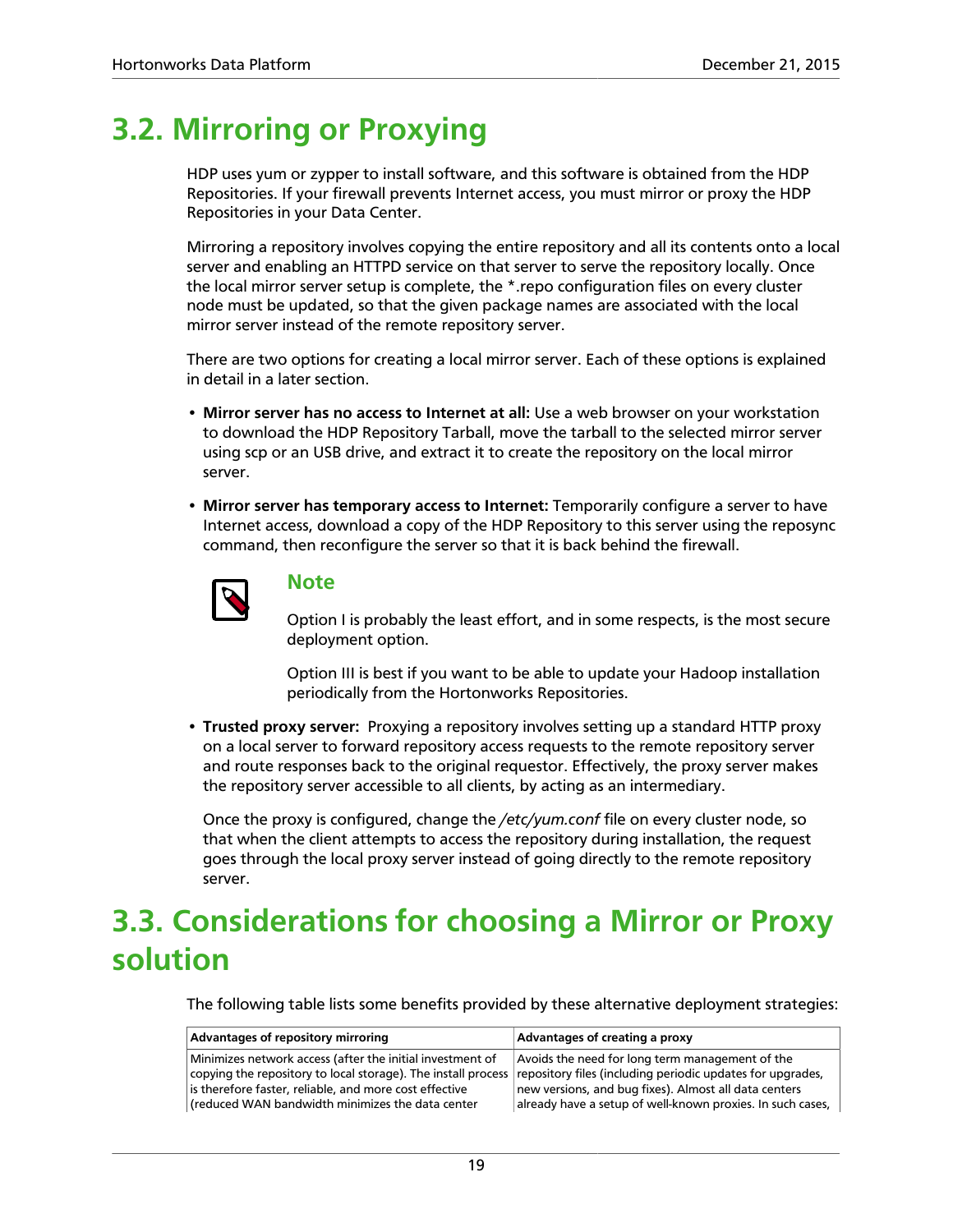| Advantages of repository mirroring                                                                                                                                                                                                                                                                                                                                                             | Advantages of creating a proxy                                                                                                                                                                                                                                                                                                                 |
|------------------------------------------------------------------------------------------------------------------------------------------------------------------------------------------------------------------------------------------------------------------------------------------------------------------------------------------------------------------------------------------------|------------------------------------------------------------------------------------------------------------------------------------------------------------------------------------------------------------------------------------------------------------------------------------------------------------------------------------------------|
| costs). Allows security-conscious data centers to qualify<br>a fixed set of repository files. It also ensures that the<br>remote server will not change these repository files. Large<br>data centers may already have existing repository mirror<br>servers for the purpose of OS upgrades and software<br>maintenance. You can easily add the HDP Repositories to<br>these existing servers. | you can simply add the local proxy server to the existing<br>proxies configurations. This approach is easier compared<br>to creating local mirror servers in data centers with no<br>mirror server setup. The network access is same as that<br>required when using a mirror repository, but the source<br>repository handles file management. |

However, each of the above approaches are also known to have the following disadvantages:

- Mirrors have to be managed for updates, upgrades, new versions, and bug fixes.
- Proxy servers rely on the repository provider to not change the underlying files without notice.
- Caching proxies are necessary, because non-caching proxies do not decrease WAN traffic and do not speed up the install process.

### <span id="page-23-0"></span>**3.4. Recommendations for Deploying HDP**

This section provides information on the various components of the Apache Hadoop ecosystem.

In many data centers, using a mirror for the HDP Repositories can be the best deployment strategy. The HDP Repositories are small and easily mirrored, allowing you secure control over the contents of the Hadoop packages accepted for use in your data center.



### **Note**

The installer pulls many packages from the base OS repositories (repos). If you do not have a complete base OS available to all your machines at the time of installation, you may run into issues. If you encounter problems with base OS repos being unavailable, please contact your system administrator to arrange for these additional repos to be proxied or mirrored.

### <span id="page-23-1"></span>**3.5. RPMs in the HDP repository**

In the HDP repository, you will find two different source RPM for each component.

For example, for Hadoop, you should find the following two RPMs:

- hadoop-x.x.x.x.el6.src.rpm
- hadoop-source-x.x.x.x.el6.i386.rpm

Two different packages serve the following purpose:

- The src package is used to re-create the binary in a given environment. You can use the src package of a particular component if you want to rebuild RPM for that component.
- The source package on the other hand, is used for reference or debuging purpose. The source package is particularly useful when you want to examine the source code of a particular component in a deployed cluster.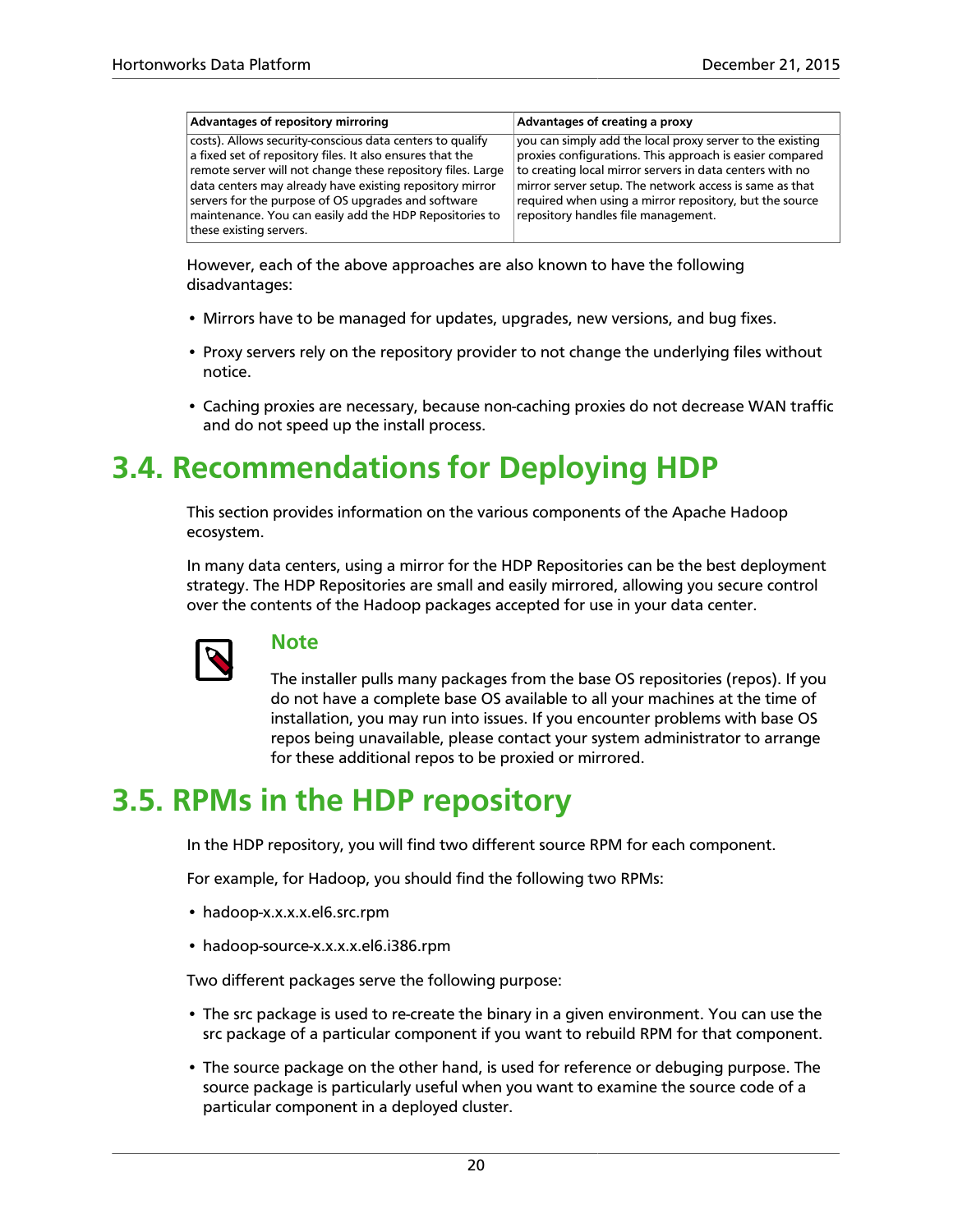### <span id="page-24-0"></span>**3.6. Detailed Instructions for Creating Mirrors and Proxies**

### <span id="page-24-1"></span>**3.6.1. Option I - Mirror server has no access to the Internet**

Complete the following instructions to set up a mirror server that has no access to the Internet:

#### 1. **Check Your Prerequisites.**

Select a mirror server host with the following characteristics:

- This server runs on either CentOS (v5.x, v6.x), RHEL (v5.x, v6.x), Oracle Linux(v5.x, v6.x), SLES 11, or Ubuntu 12, and has several GB of storage available.
- This server and the cluster nodes are all running the same OS.



#### **Note**

To support repository mirroring for heterogeneous clusters requires a more complex procedure than the one documented here.

• The firewall lets all cluster nodes (the servers on which you want to install HDP) access this serve

#### 2. **Install the Repos.**

<span id="page-24-2"></span>a. Use a workstation with access to the Internet and download the tarball image of the appropriate Hortonworks yum repository.

### **Table 3.2. Hortonworks Yum Repositories**

| <b>Cluster OS</b>            | <b>HDP Repository Tarballs</b>                                                                                                                                                                                                                         |
|------------------------------|--------------------------------------------------------------------------------------------------------------------------------------------------------------------------------------------------------------------------------------------------------|
| RHEL/CentOs/Oracle Linux 6.x | wget http://public-<br>repo-1.hortonworks.com/HDP/centos6/2.x/<br>updates/2.3.4.0/HDP-2.3.4.0-<br>centos6-rpm.tar.gz wget http://<br>public-repo-1.hortonworks.com/HDP-<br>UTILS-1.1.0.20/repos/centos6/HDP-<br>$UTILS-1.1.0.20$ -centos $6.tar.gz$    |
| RHEL/CentOs/Oracle Linux 7.x | wget http://public-<br>repo-1.hortonworks.com/HDP/centos7/2.x/<br>updates/2.3.4.0/HDP-2.3.4.0-<br>centos7-rpm.tar.gz wget http://<br>public-repo-1.hortonworks.com/HDP-<br>UTILS-1.1.0.20/repos/centos7/HDP-<br>UTILS-1.1.0.20-centos7.tar.gz          |
| SLES 11 SP3/SP4              | wget http://public-<br>repo-1.hortonworks.com/HDP/<br>susel1sp3/2.x/wpdates/2.3.4.0/<br>HDP-2.3.4.0-susellsp3-rpm.tar.gz wget<br>http://public-repo-1.hortonworks.com/<br>HDP-UTILS-1.1.0.20/repos/suse11sp3/HDP-<br>$UTILS-1.1.0.20-susellsp3.tar.gz$ |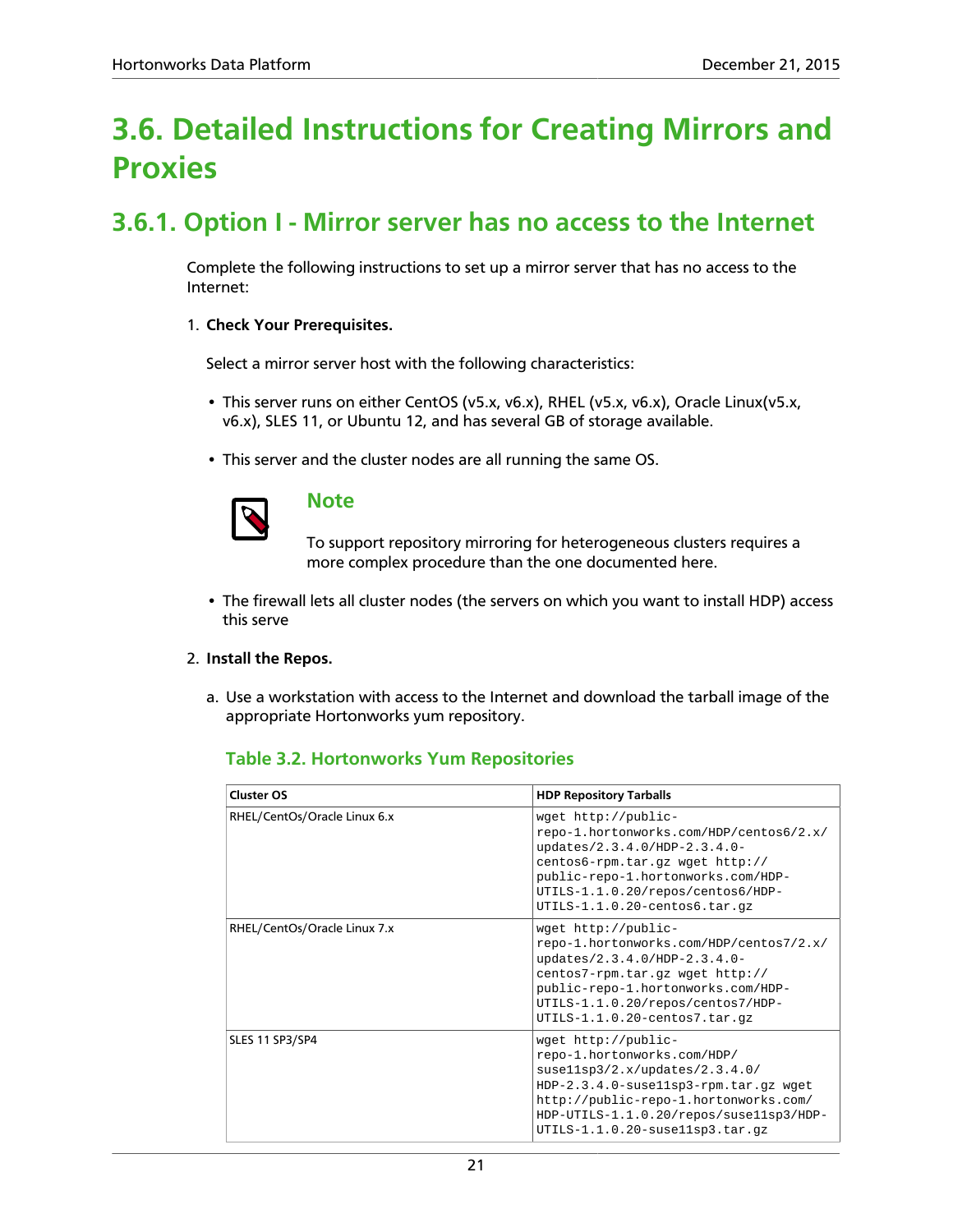| <b>Cluster OS</b> | <b>HDP Repository Tarballs</b>                                                                                                                                                                                                                       |  |  |  |  |
|-------------------|------------------------------------------------------------------------------------------------------------------------------------------------------------------------------------------------------------------------------------------------------|--|--|--|--|
| Ubuntu 12.04      | wget http://public-<br>repo-1.hortonworks.com/HDP/ubuntu12/2.x/<br>updates/2.3.4.0/HDP-2.3.4.0-<br>ubuntul2-deb.tar.qz wget http://<br>public-repo-1.hortonworks.com/HDP-<br>UTILS-1.1.0.20/repos/ubuntu12/HDP-<br>UTILS-1.1.0.20-ubuntu12.tar.gz    |  |  |  |  |
| Ubuntu 14         | wget http://public-<br>repo-1.hortonworks.com/HDP/ubuntu14/2.x/<br>updates/2.3.4.0/HDP-2.3.4.0-<br>ubuntul4-deb.tar.qz wget http://<br>public-repo-1.hortonworks.com/HDP-<br>UTILS-1.1.0.20/repos/ubuntu14/HDP-<br>$UTILS-1.1.0.20$ -ubuntul4.tar.qz |  |  |  |  |
| Debian 6          | wget http://public-<br>repo-1.hortonworks.com/HDP/debian6/2.x/<br>updates/2.3.4.0/HDP-2.3.4.0-<br>debian6-deb.tar.gz wget http://<br>public-repo-1.hortonworks.com/HDP-<br>UTILS-1.1.0.20/repos/debian6/HDP-<br>UTILS-1.1.0.20-debian6.tar.gz        |  |  |  |  |
| Debian 7          | wget http://public-<br>repo-1.hortonworks.com/HDP/debian7/2.x/<br>updates/2.3.4.0/HDP-2.3.4.0-<br>debian7-deb.tar.gz wget http://<br>public-repo-1.hortonworks.com/HDP-<br>UTILS-1.1.0.20/repos/debian7/HDP-<br>UTILS-1.1.0.20-debian7.tar.gz        |  |  |  |  |

- b. Create an HTTP server.
	- On the mirror server, install an HTTP server (such as Apache httpd) using the instructions provided [here](http://httpd.apache.org/download.cgi).
	- Activate this web server.
	- Ensure that the firewall settings (if any) allow inbound HTTP access from your cluster nodes to your mirror server.



#### **Note**

If you are using EC2, make sure that SELinux is disabled.

If you are using EC2, make sure that SELinux is disabled.

- c. On your mirror server, create a directory for your web server.
	- For example, from a shell window, type:
		- **ForRHEL/CentOS/Oracle:**

```
mkdir –p /var/www/html/hdp/
```
• **For SLES:**

mkdir –p /srv/www/htdocs/rpms

• **For Ubuntu:**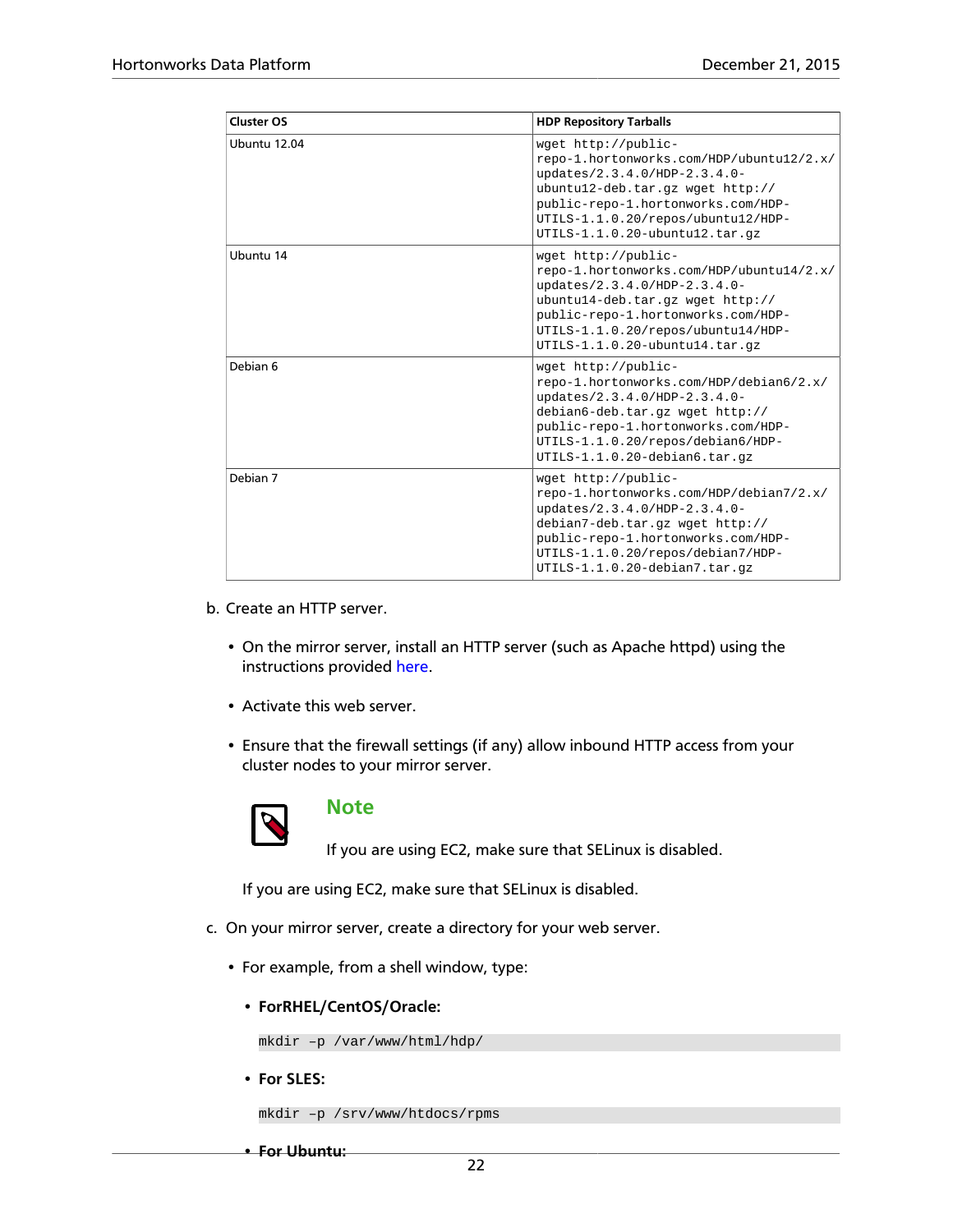mkdir –p /var/www/html/hdp/

- If you are using a symlink, enable thefollowsymlinks on your web server.
- d. Copy the HDP Repository Tarball to the directory created in step 3, and untar it.
- e. Verify the configuration.
	- The configuration is successful, if you can access the above directory through your web browser.

To test this out, browse to the following location: *http://\$yourwebserver/hdp/\$os/ HDP-2.3.4.0/*.

You should see directory listing for all the HDP components along with the RPMs at: *\$os/HDP-2.3.4.0*.



#### **Note**

If you are installing a 2.x.0 release, use: *http://\$yourwebserver/hdp/ \$os/2.x/GA*

If you are installing a 2.x.x release, use: *http://\$yourwebserver/hdp/ \$os/2.x/updates*

#### where

<span id="page-26-0"></span>• \$os can be centos5, centos6, suse11, or ubnuntu12. Use the following options table for \$osparameter:

#### **Table 3.3. HDP Component Options**

| <b>Operating System</b> | Value    |
|-------------------------|----------|
| CentOS <sub>5</sub>     | centos5  |
| RHEL 5                  |          |
| Oracle Linux 5          |          |
| CentOS <sub>6</sub>     | centos6  |
| RHEL 6                  |          |
| Oracle Linux            |          |
| <b>SLES 11</b>          | suse11   |
| Ubuntu 12               | ubuntu12 |

- f. Configure the yum clients on all the nodes in your cluster.
	- Fetch the yum configuration file from your mirror server.

http://\$yourwebserver/hdp/\$os/2.x/updates/2.3.4.0/hdp.repo

- Store the hdp. repo file to a temporary location.
- Edit the hdp.repo file changing the value of the base url property to point to your local repositories based on your cluster OS.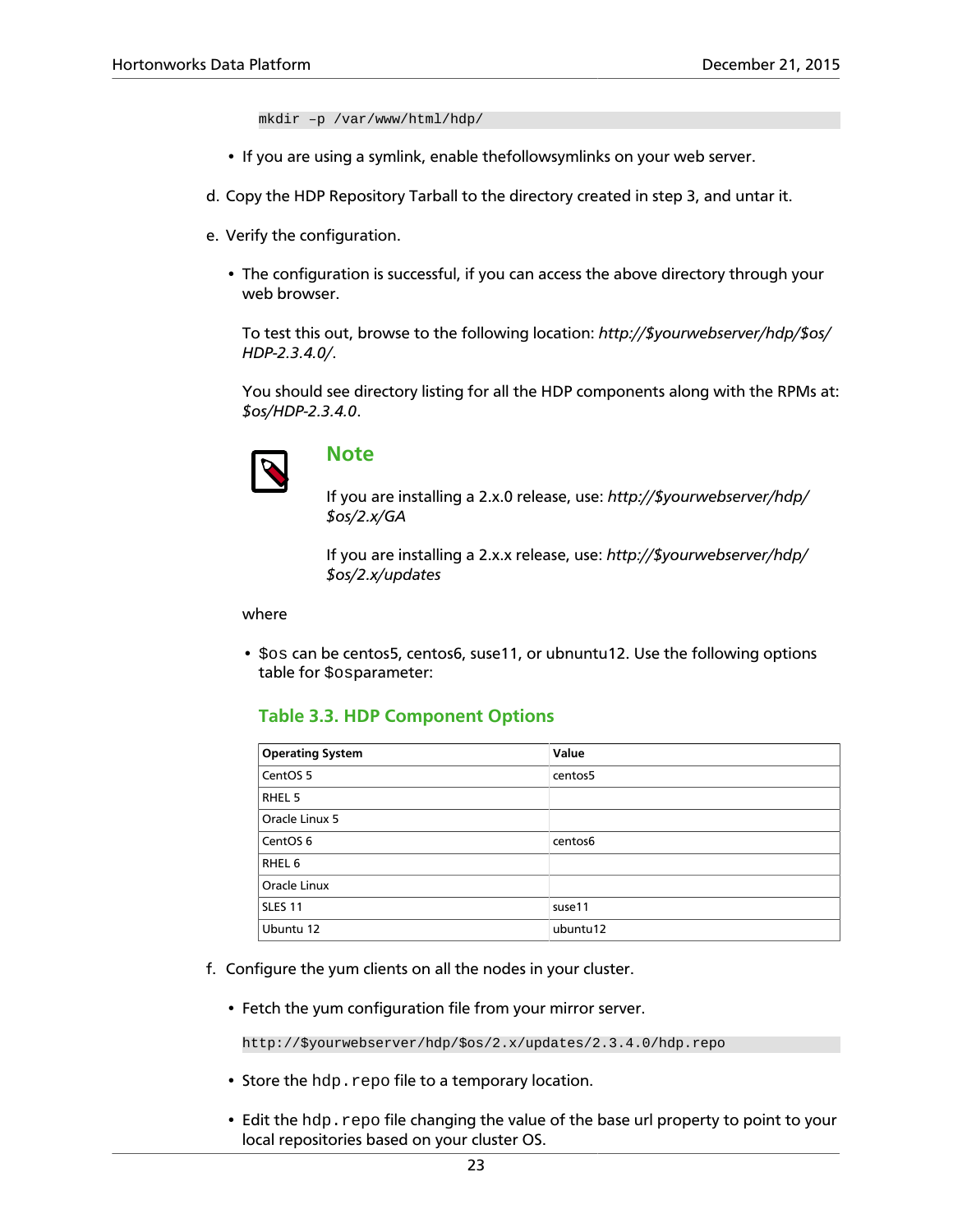#### where

- \$yourwebserver is the FQDN of your local mirror server.
- <span id="page-27-1"></span>• \$os can be centos5, centos6, suse11, or ubuntu12. Use the following options table for  $\cos$  parameter:

#### **Table 3.4. Yum Client Options**

| <b>Operating System</b> | Value    |
|-------------------------|----------|
| CentOS <sub>5</sub>     | centos5  |
| RHEL 5                  |          |
| Oracle Linux 5          |          |
| CentOS <sub>6</sub>     | centos6  |
| RHEL 6                  |          |
| Oracle Linux 6          |          |
| Ubuntu 12               | ubuntu12 |

- Use scp or pdsh to copy the client yum configuration file to */etc/yum.repos.d/* directory on every node in the cluster.
- [Conditional]: If you have multiple repositories configured in your environment, deploy the following plugin on all the nodes in your cluster.
	- Install the plugin.
		- **For RHEL and CentOs v5.x**

yum install yum-priorities

• **For RHEL and CentOs v6.x**

yum install yum-plugin-priorities

• Edit the */etc/yum/pluginconf.d/priorities.conf* file to add the following:

```
[main]
enabled=1
gpgcheck=0
```
### <span id="page-27-0"></span>**3.6.2. Option II - Mirror server has temporary or continuous access to the Internet**

Complete the following instructions to set up a mirror server that has temporary access to the Internet:

1. **Check Your Prerequisites.**

Select a local mirror server host with the following characteristics:

• This server runs on either CentOS/RHEL/Oracle Linux 5.x or 6.x, or Ubuntu 12, and has several GB of storage available.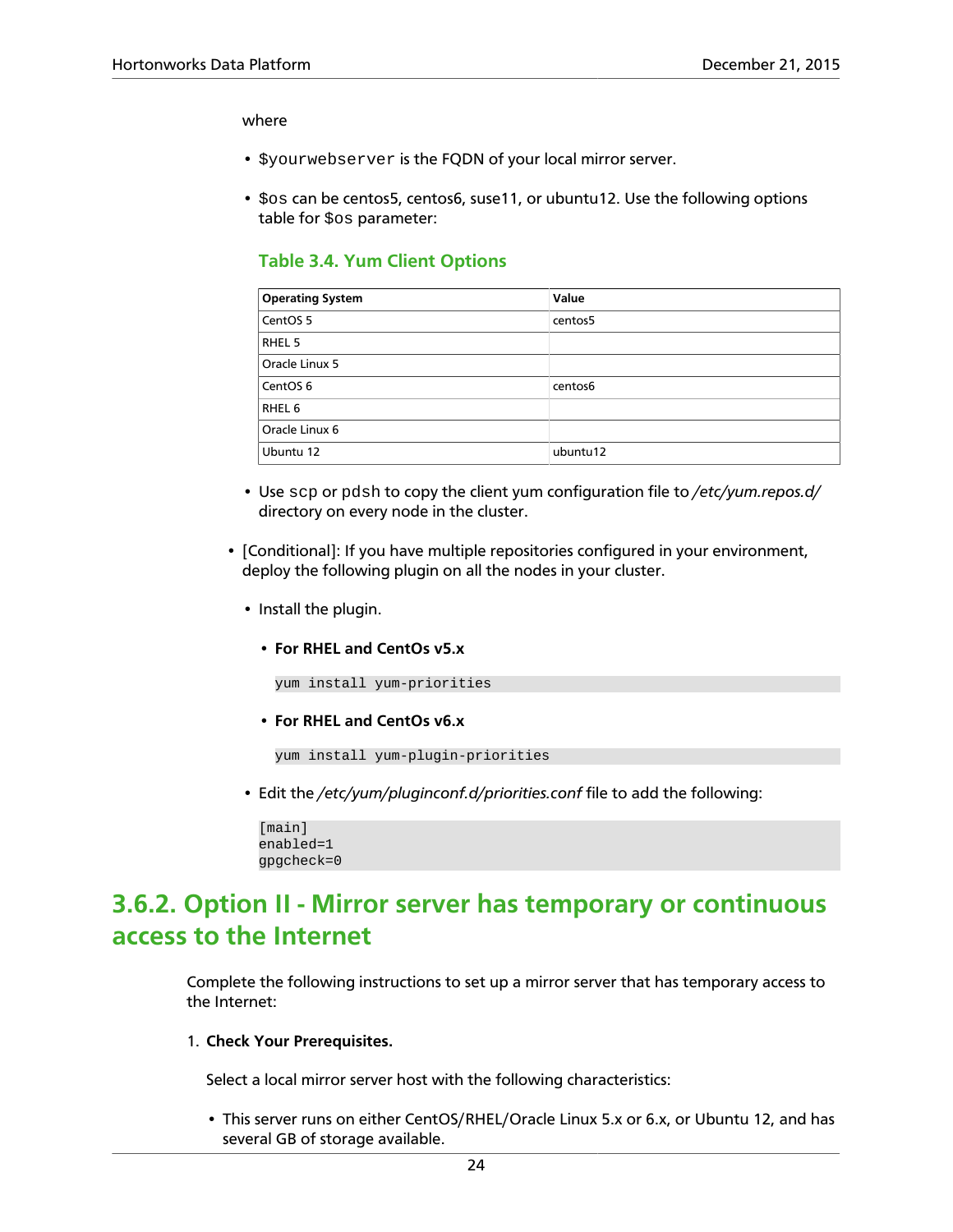• The local mirror server and the cluster nodes must have the same OS. If they are not running CentOS or RHEL, the mirror server must not be a member of the Hadoop cluster.



### **Note**

To support repository mirroring for heterogeneous clusters requires a more complex procedure than the one documented here.

To support repository mirroring for heterogeneous clusters requires a more complex procedure than the one documented here.

- The firewall allows all cluster nodes (the servers on which you want to install HDP) to access this server.
- Ensure that the mirror server hasyum installed.
- Add the yum-utils and createrepo packages on the mirror server.

```
yum install yum-utils createrepo
```
- 2. **Install the Repos.**
	- Temporarily reconfigure your firewall to allow Internet access from your mirror server host.
	- Execute the following command to download the appropriate Hortonworks yum client configuration file and save it in /*etc/yum.repos.d/* directory on the mirror server host.

#### <span id="page-28-0"></span>**Table 3.5. Yum Client Configuration Commands**

| <b>Cluster OS</b>            | <b>HDP Repository Tarballs</b>                                                                                                      |
|------------------------------|-------------------------------------------------------------------------------------------------------------------------------------|
| RHEL/CentOS/Oracle Linux 6.x | wget http://public-<br>repo-1.hortonworks.com/HDP/centos6/2.x/<br>updates/2.3.4.0/hdp.repo -0 /etc/<br>yum.repos.d/hdp.repo         |
| RHEL/CentOS/Oracle Linux 7.x | wget http://public-<br>repo-1.hortonworks.com/HDP/centos7/2.x/<br>updates/2.3.4.0/hdp.repo -0 /etc/<br>yum.repos.d/hdp.repo         |
| SLES 11 SP3/SP4              | wget http://public-<br>repo-1.hortonworks.com/HDP/<br>suse11sp3/2.x/updates/2.3.4.0/hdp.repo -<br>0 /etc/zypp/repos.d/hdp.repo      |
| Ubuntu 12.04                 | wget http://public-<br>repo-1.hortonworks.com/HDP/ubuntu12/2.x/<br>updates/2.3.4.0/hdp.list -0 /etc/apt/<br>sources.list.d/hdp.list |
| Ubuntu 14                    | wget http://public-<br>repo-1.hortonworks.com/HDP/ubuntu14/2.x/<br>updates/2.3.4.0/hdp.list -0 /etc/apt/<br>sources.list.d/hdp.list |
| Debian 6                     | wget http://public-<br>repo-1.hortonworks.com/HDP/debian6/2.x/                                                                      |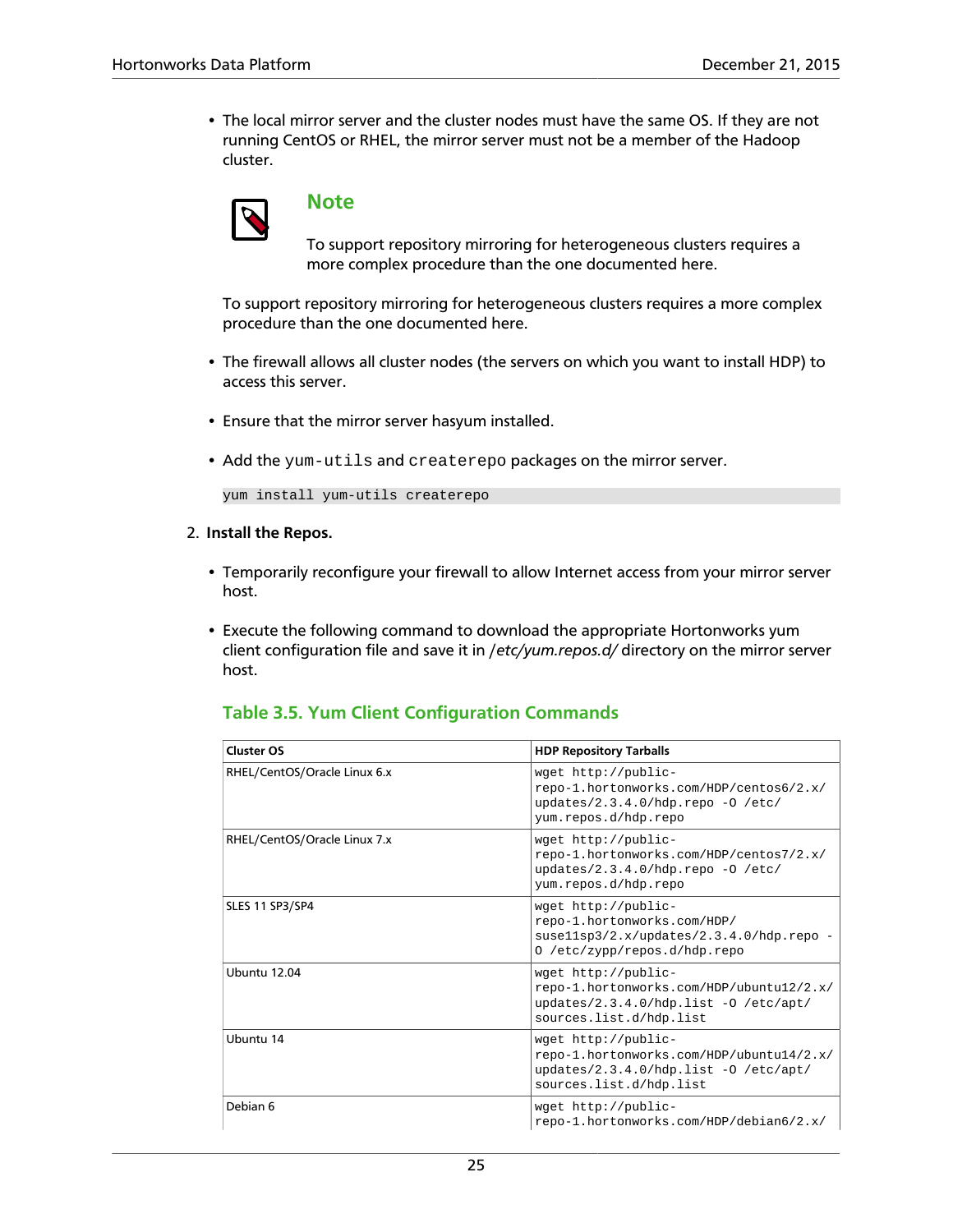| Cluster OS | <b>HDP Repository Tarballs</b>                                                                                                     |  |  |
|------------|------------------------------------------------------------------------------------------------------------------------------------|--|--|
|            | updates/2.3.4.0/hdp.list -0 /etc/apt/<br>sources.list.d/hdp.list                                                                   |  |  |
| Debian 7   | wget http://public-<br>repo-1.hortonworks.com/HDP/debian7/2.x/<br>updates/2.3.4.0/hdp.list -0 /etc/apt/<br>sources.list.d/hdp.list |  |  |

- Create an HTTP server.
	- On the mirror server, install an HTTP server (such as Apache httpd using the instructions provided
	- Activate this web server.
	- Ensure that the firewall settings (if any) allow inbound HTTP access from your cluster nodes to your mirror server.



### **Note**

If you are using EC2, make sure that SELinux is disabled.

• Optional - If your mirror server uses SLES, modify the default-server.conf file to enable the docs root folder listing.

```
sed -e s/Options None/Options Indexes MultiViews/ig /etc/apache2/
default-server.conf /tmp/tempfile.tmp
mv /tmp/tempfile.tmp /etc/apache2/default-server.conf
```
- On your mirror server, create a directory for your web server.
	- For example, from a shell window, type:
		- **For RHEL/CentOS/Oracle:**

```
mkdir –p /var/www/html/hdp/
```
• **For SLES:**

```
mkdir –p /srv/www/htdocs/rpms
```
• **For Ubuntu and Debian:**

```
mkdir –p /var/www/html/hdp/
```
- If you are using a symlink, enable the followsymlinks on your web server.
- Copy the contents of entire HDP repository for your desired OS from the remote yum server to your local mirror server.
	- Continuing the previous example, from a shell window, type:
		- **For RHEL/CentOS/Oracle/Ubuntu:**

cd/var/www/html/hdp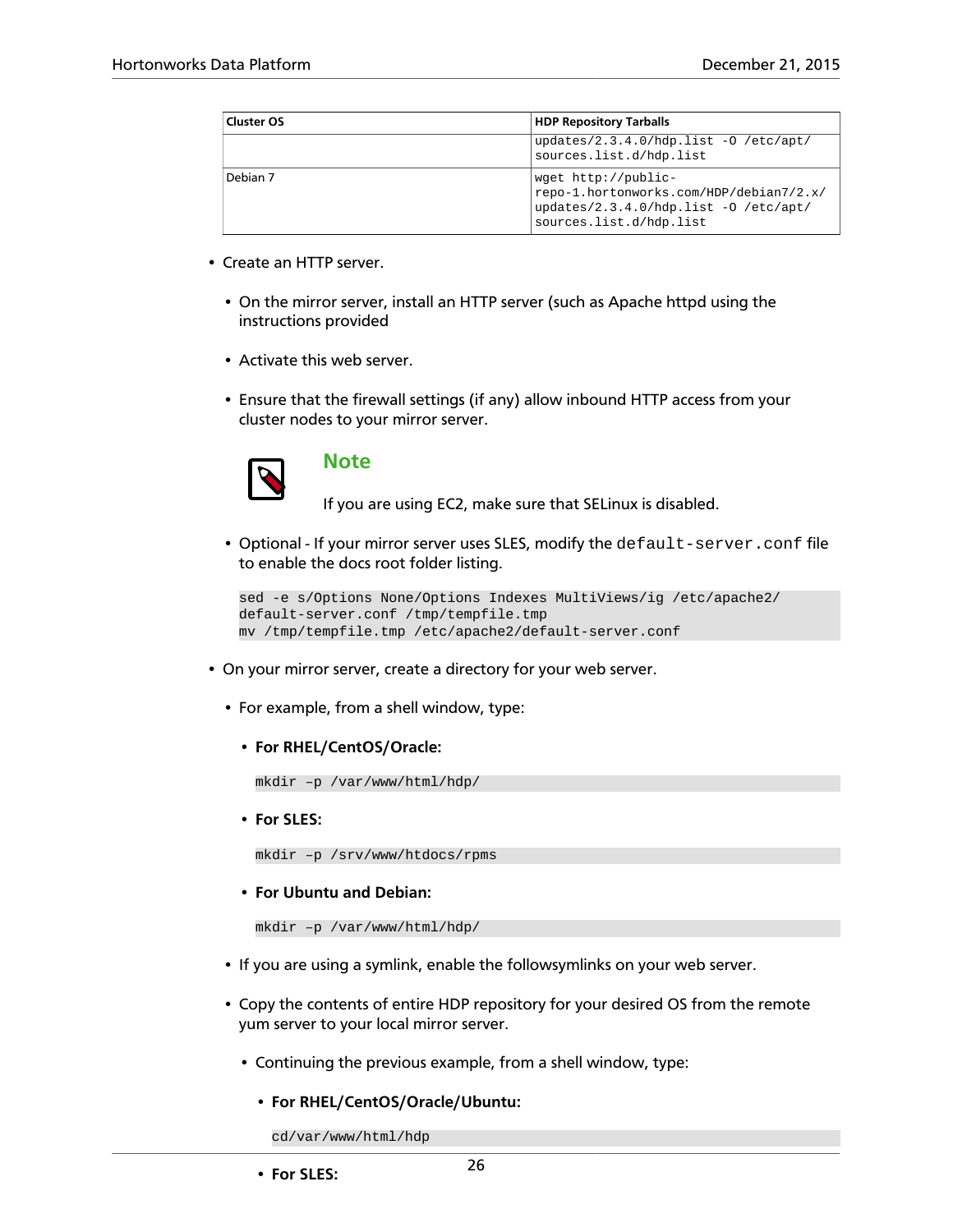cd /srv/www/htdocs/rpms

Then for all hosts, type:

• **HDP Repository**

```
reposync -r HDP reposync -r HDP-2.3.4.0 reposync -r HDP-UTILS-1.1.0.
2.0
```
You should see both an HDP-2.3.4.0 directory and an HDP-UTILS-1.1.0.20 directory, each with several subdirectories.

• Generate appropriate metadata.

This step defines each directory as a yum repository. From a shell window, type:

- For RHEL/CentOS/Oracle:
	- **HDP Repository:**

```
createrepo /var/www/html/hdp/HDP-2.3.4.0 createrepo /var/www/html/
hdp/HDP-UTILS-1.1.0.20
```
- For SLES:
	- **HDP Repository:**

```
createrepo /srv/www/htdocs/rpms/hdp/HDP
```
You should see a new folder called repodata inside both HDP directories.

- Verify the configuration.
	- The configuration is successful, if you can access the above directory through your web browser.

To test this out, browse to the following location:

- HDP:http://\$yourwebserver/hdp/HDP-2.3.4.0/
- You should now see directory listing for all the HDP components.
- At this point, you can disable external Internet access for the mirror server, so that the mirror server is again entirely within your data center firewall.
- Depending on your cluster OS, configure the yum clients on all the nodes in your cluster
	- Edit the repo files, changing the value of the baseurl property to the local mirror URL.
		- Edit the */etc/yum.repos.d/hdp.repo* file, changing the value of the baseurl property to point to your local repositories based on your cluster OS.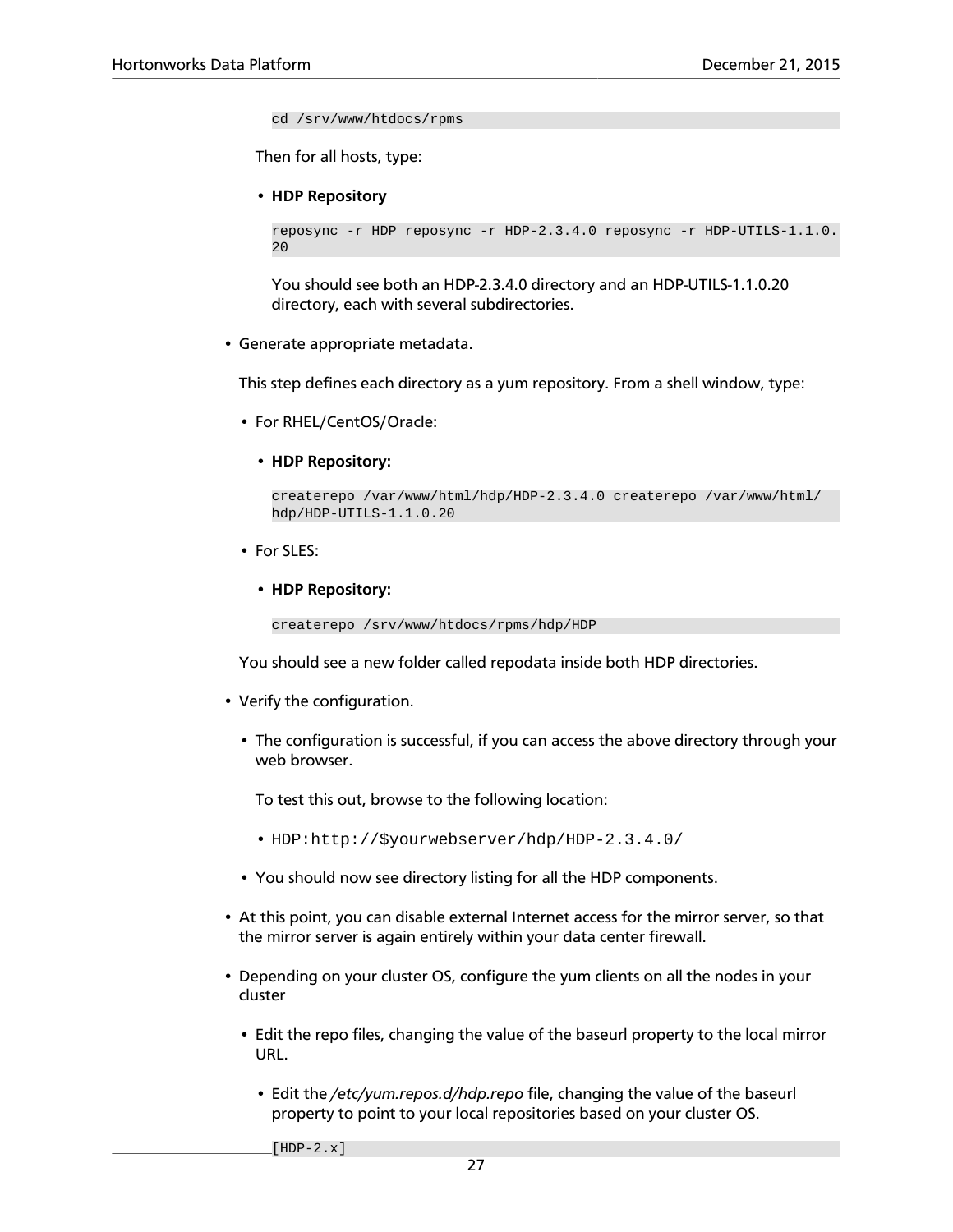```
name=Hortonworks Data Platform Version - HDP-2.x baseurl=http://
$yourwebserver/hdp/$os/2.x/GA 
gpgcheck=1
gpgkey=http://public-repo-1.hortonworks.com/HDP/$os/RPM-GPG-KEY/RPM-
GPG-KEY-Jenkins
enabled=1
priority=1
[HDP-UTILS-1.1.0.20]
name=Hortonworks Data Platform Utils Version - HDP-UTILS-1.1.0.20
 baseurl=http://$yourwebserver/HDP-UTILS-1.1.0.20/repos/$os 
gpgcheck=1
gpgkey=http://public-repo-1.hortonworks.com/HDP/$os/RPM-GPG-KEY/RPM-
GPG-KEY-Jenkins
enabled=1
priority=1
[HDP-2.1.5.0]
name=Hortonworks Data Platform HDP-2.3.4.0 baseurl=http://
$yourwebserver/hdp/$os /2.x/updates/2.3.4.0 
gpgcheck=1
gpgkey=http://public-repo-1.hortonworks.com/HDP/$os/RPM-GPG-KEY/RPM-
GPG-KEY-Jenkins
enabled=1
priority=1
```
#### where

- \$yourwebserver is the FQDN of your local mirror server.
- <span id="page-31-0"></span>• \$os can be centos5, centos6, or suse11. Use the following options table for \$os parameter:

#### **Table 3.6. \$OS Parameter Values**

| <b>Operating System</b> | Value    |
|-------------------------|----------|
| CentOS <sub>5</sub>     | centos5  |
| RHEL 5                  |          |
| Oracle Linux 5          |          |
| CentOS <sub>6</sub>     | centos6  |
| RHEL <sub>6</sub>       |          |
| Oracle Linux 6          |          |
| <b>SLES 11</b>          | suse11   |
| Ubuntu12                | ubuntu12 |

- Copy the yum/zypper client configuration file to all nodes in your cluster.
	- RHEL/CentOS/Oracle Linux:

Use scp or pdsh to copy the client yum configuration file to */etc/yum.repos.d/* directory on every node in the cluster.

• For SLES:

On every node, invoke the following command: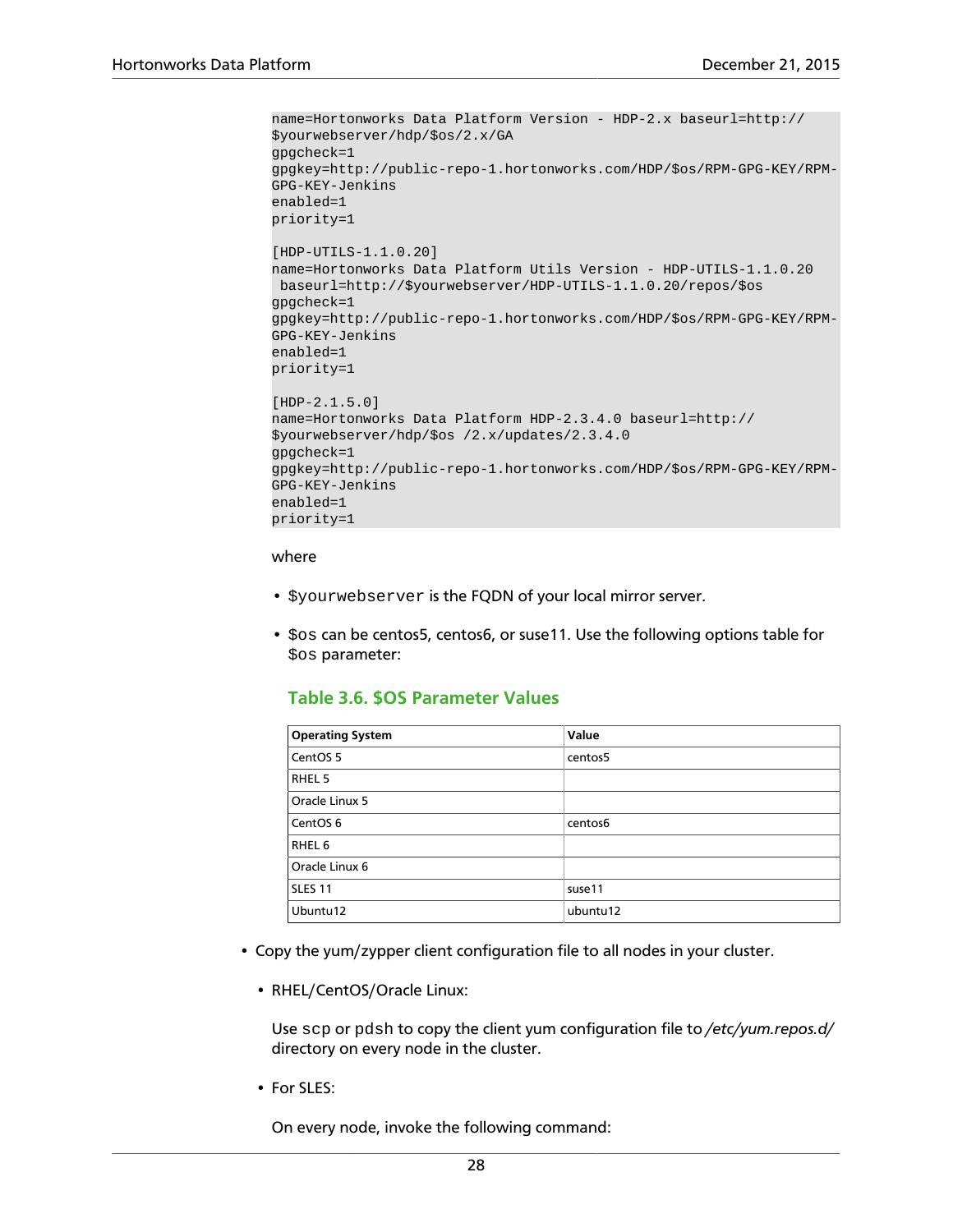#### • **HDP Repository:**

```
zypper addrepo -r http://$yourwebserver/hdp/suse11sp3/2.x/updates/
2.3.4.0/hdp.repo
```
• For Ubuntu:

On every node, invoke the following command:

• **HDP Repository:**

```
sudo add-apt-repository deb http://$yourwebserver/hdp/ubuntu12/2.
x/hdp.list
```
• Optional - **Ambari Repository:**

```
sudo add-apt-repository deb http://$yourwebserver/hdp/ambari/
ubuntu12/1.x/updates/1.7.0/ambari.list
```
• If using Ambari, verify the configuration by deploying Ambari server on one of the cluster nodes.

yum install ambari-server

- If your cluster runs CentOS, Oracle, or RHEL and if you have multiple repositories configured in your environment, deploy the following plugin on all the nodes in your cluster.
	- Install the plugin.
		- **For RHEL and CentOs v5.x**

```
yum install yum-priorities
```
• **For RHEL and CentOs v6.x**

```
yum install yum-plugin-priorities
```
• Edit the */etc/yum/pluginconf.d/priorities.conf* file to add the following:

```
[main]
enabled=1
gpgcheck=0
```
### <span id="page-32-0"></span>**3.7. Set up a trusted proxy server**

Complete the following instructions to set up a trusted proxy server:

1. **Check Your Prerequisites.**

Select a mirror server host with the following characteristics:

• This server runs on either CentOS/RHEL/Oracle Linux (5.x or 6.x), SLES 11, or Ubuntu 12, and has several GB of storage available.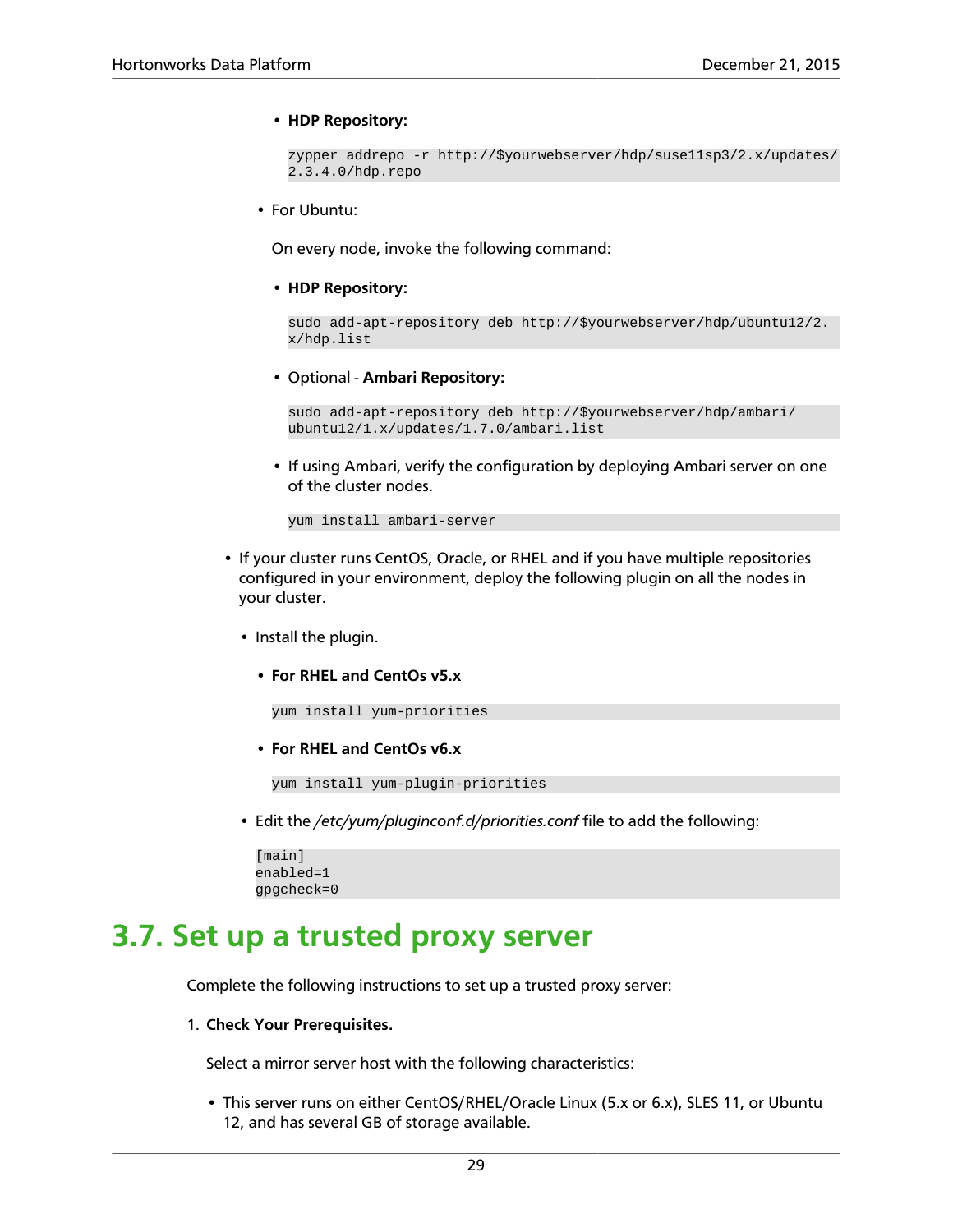• The firewall allows all cluster nodes (the servers on which you want to install HDP) to access this server, and allows this server to access the Internet (at least those Internet servers for the repositories to be proxied)Install the Repos

#### 2. **Create a caching HTTP Proxy server on the selected host.**

- It is beyond the scope of this document to show how to set up an HTTP PROXY server, given the many variations that may be required, depending on your data center's network security policy. If you choose to use the Apache HTTPD server, it starts by installing *httpd*, using the instructions provided [here](http://httpd.apache.org/download.cgi) , and then adding the *mod\_proxy* and *mod\_cache* modules, as stated [here.](http://httpd.apache.org/docs/2.2/mod/mod_proxy.html) Please engage your network security specialists to correctly set up the proxy server.
- Activate this proxy server and configure its cache storage location.
- Ensure that the firewall settings (if any) allow inbound HTTP access from your cluster nodes to your mirror server, and outbound access to the desired repo sites, including: public-repo-1.hortonworks.com.

If you are using EC2, make sure that SELinux is disabled.

• Depending on your cluster OS, configure the yum clients on all the nodes in your cluster.

The following description is taken from the CentOS documentation. On each cluster node, add the following lines to the /etc/yum.conf file. (As an example, the settings below will enable yum to use the proxy server mycache.mydomain.com, connecting to port 3128, with the following credentials: yum-user/query.

```
• # proxy server:port number
 proxy=http://mycache.mydomain.com:3128 
 # account details for secure yum proxy connections
 proxy_username=yum-user
 proxy_password=qwerty
```
- Once all nodes have their */etc/yum.conf* file updated with appropriate configuration info, you can proceed with the HDP installation just as though the nodes had direct access to the Internet repositories.
- If this proxy configuration does not seem to work, try adding a */* at the end of the proxy URL. For example:

```
proxy=http://mycache.mydomain.com:3128/
```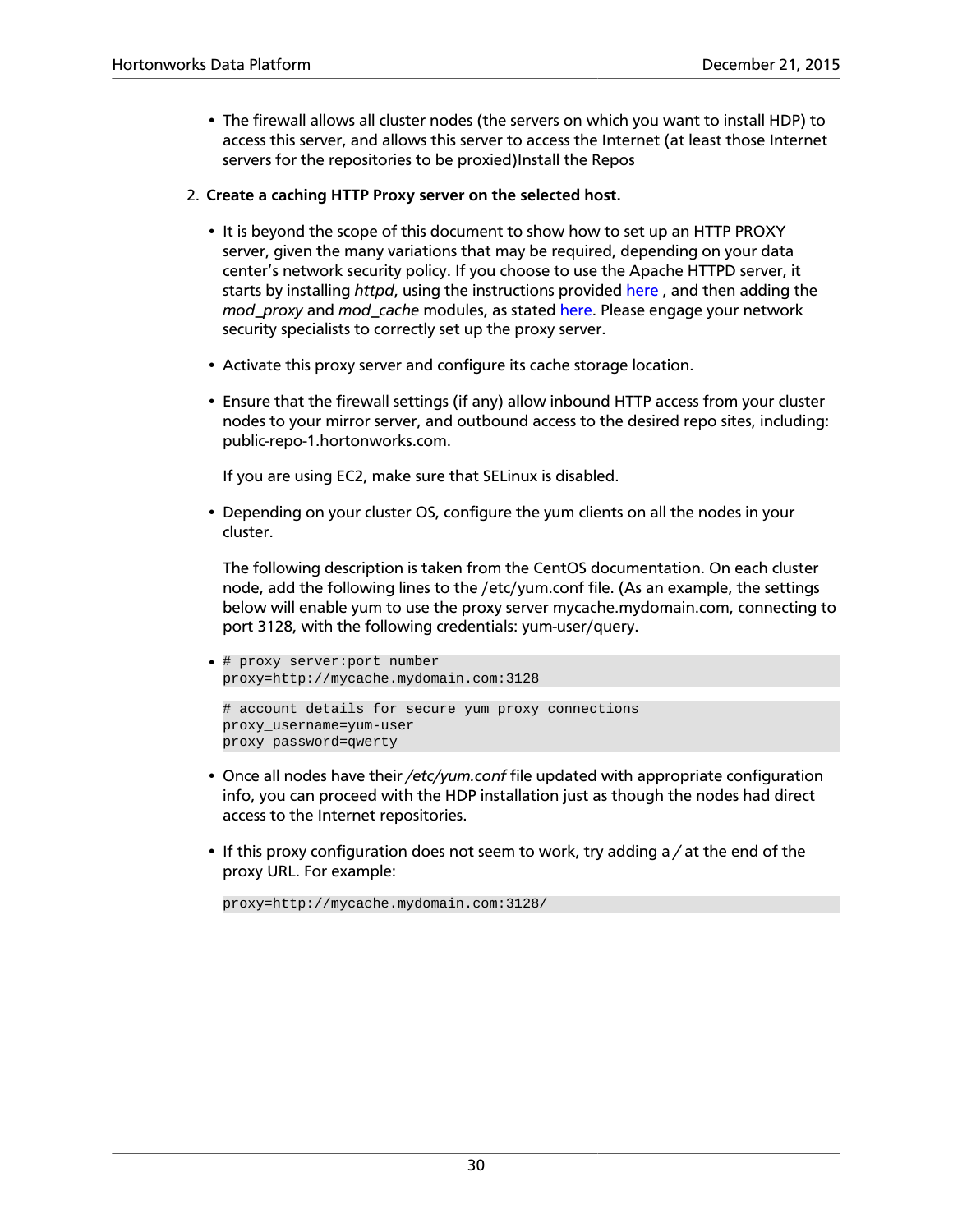# <span id="page-34-0"></span>**4. Hadoop Service Accounts**

To configure Hadoop service accounts, see the "Create System Users and Groups" section of the "Getting Ready to Install" chapter of the [HDP Installation Guide for Non-Ambari](https://docs.hortonworks.com/HDPDocuments/HDP2/HDP-2.3.4/bk_installing_manually_book/content/ch_getting_ready_chapter.html) [Managed Clusters](https://docs.hortonworks.com/HDPDocuments/HDP2/HDP-2.3.4/bk_installing_manually_book/content/ch_getting_ready_chapter.html).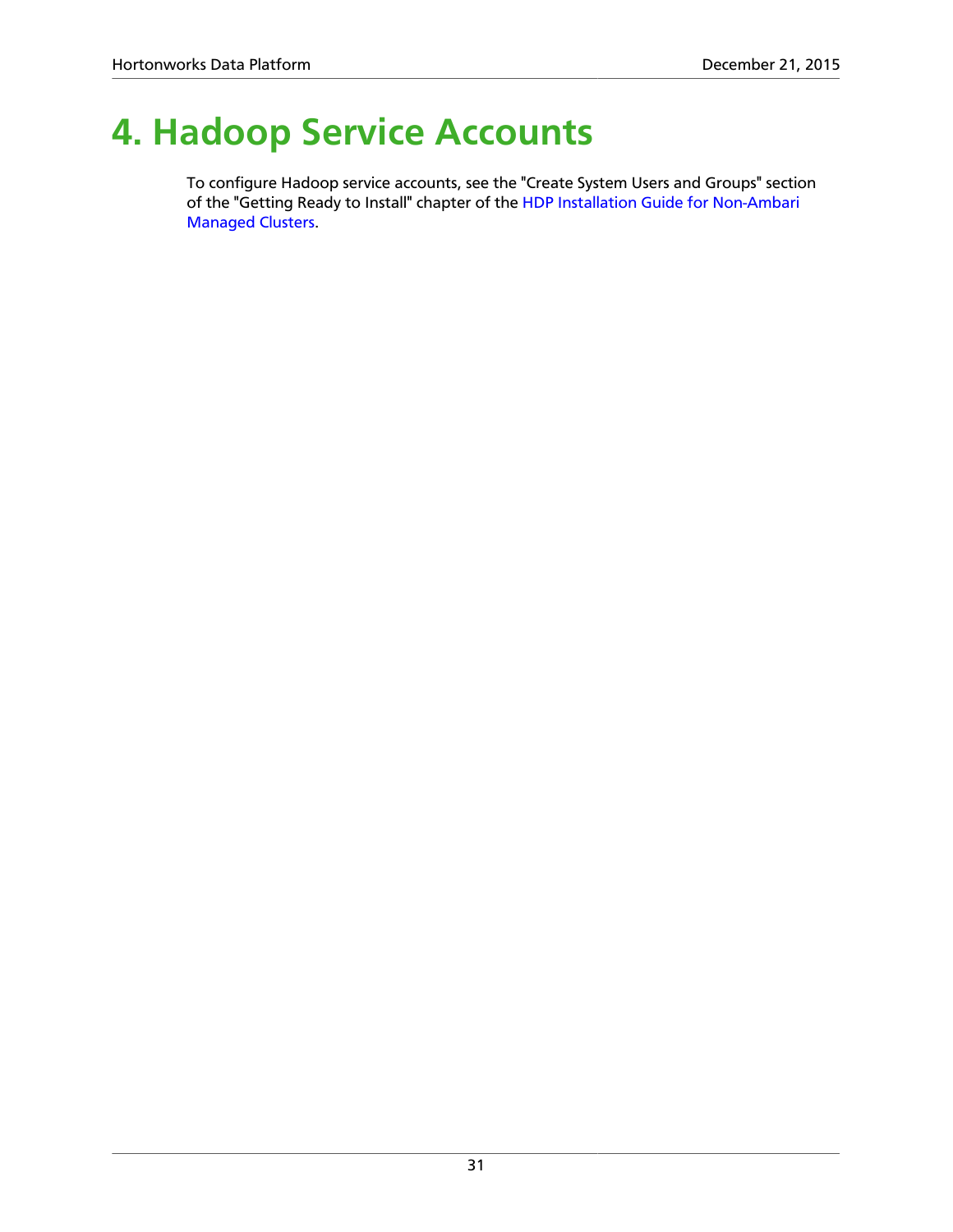# <span id="page-35-0"></span>**5. Supported Database Matrix for the Hortonworks Data Platform**

This section contains certification information on supported databases for the Hortonworks Data Platform (HDP).

# 4

### **Important**

It is required that you optimize relational databases that are used with each component for **high availability** by using the best practices for the database you choose to use.

The following table identifies the supported databases for HDP.

### <span id="page-35-1"></span>**Table 5.1. Supported HDP Databases**

| <b>Operating System</b>                                                                                                                                               | Component          | <b>Database</b>                                                                                                                                                                                                                                                                                                  | <b>Database</b>                                                                                                                                                                                                                                                                                                                        | <b>Database</b>                                                                                                                                                                                                                                                                                          | <b>Database</b>                                                                                                                                                                                                                                                                                                                 | Other              |
|-----------------------------------------------------------------------------------------------------------------------------------------------------------------------|--------------------|------------------------------------------------------------------------------------------------------------------------------------------------------------------------------------------------------------------------------------------------------------------------------------------------------------------|----------------------------------------------------------------------------------------------------------------------------------------------------------------------------------------------------------------------------------------------------------------------------------------------------------------------------------------|----------------------------------------------------------------------------------------------------------------------------------------------------------------------------------------------------------------------------------------------------------------------------------------------------------|---------------------------------------------------------------------------------------------------------------------------------------------------------------------------------------------------------------------------------------------------------------------------------------------------------------------------------|--------------------|
| 64-bit versions                                                                                                                                                       |                    | PostgreSQL 8.x                                                                                                                                                                                                                                                                                                   | PostgreSQL<br>9.x                                                                                                                                                                                                                                                                                                                      | MySQL 5.x                                                                                                                                                                                                                                                                                                | Oracle 11g<br>R2, 12c                                                                                                                                                                                                                                                                                                           |                    |
| RHEL/CentOS/Oracle<br>Linux 6.x, RHEL/<br>CentOS/Oracle Linux<br>7.x, SLES 11 SP3/SP4,<br>Debian 6 and Ubuntu<br>12.04 (HDP 2.3 first<br>maintenance release<br>only) | Hive /<br>HCatalog | Supported. For<br>instructions<br>on how to<br>configure<br>this database<br>for the Hive<br>metastore,<br>refer to the<br>"Installing Hive-<br>>Configuring<br>Hive for an<br>External<br>Database-<br>>Using<br>Hive with<br>PostgreSQL"<br>section in Non-<br>Ambari Cluster<br><b>Installation</b><br>Guide. | Supported.<br>For<br>instructions<br>on how to<br>configure<br>this database<br>for the Hive<br>metastore,<br>refer to the<br>"Installing<br>Hive-<br>>Configuring<br>Hive for an<br>External<br>Database-<br>>Using<br>Hive with<br>PostgreSQL"<br>section in<br><b>Non-Ambari</b><br><b>Cluster</b><br><b>Installation</b><br>Guide. | Supported. For<br>instructions<br>on how to<br>configure<br>this database<br>for the Hive<br>metastore,<br>refer to the<br>"Installing Hive-<br>>Configuring<br>Hive for an<br>External<br>Database-<br>>Using Hive<br>with MySQL"<br>section in Non-<br>Ambari Cluster<br><b>Installation</b><br>Guide. | Supported.<br>For<br>instructions<br>on how to<br>configure<br>this database<br>for the Hive<br>metastore,<br>refer to the<br>"Installing<br>Hive-<br>>Configuring<br>Hive for an<br>External<br>Database-<br>>Using Hive<br>with Oracle"<br>section in<br><b>Non-Ambari</b><br><b>Cluster</b><br><b>Installation</b><br>Guide. |                    |
|                                                                                                                                                                       | Oozie              | Supported. For<br>instructions<br>on how to<br>configure this<br>database for<br>the Oozie.<br>refer to the<br>"Installing<br>Oozie-<br>>Configuring<br>Oozie for<br>an External<br>Database-<br>>Using<br>Oozie with<br>PostgreSQL"                                                                             | Supported.<br>For<br>instructions<br>on how to<br>configure<br>this database<br>for Oozie.<br>refer to the<br>"Installing<br>Hive-<br>>Configuring<br>Oozie for<br>an External<br>Database-<br>>Using<br>Oozie with                                                                                                                    | Supported. For<br>instructions<br>on how to<br>configure this<br>database for<br>Oozie, refer to<br>the "Installing<br>Oozie-<br>>Configuring<br>Oozie for<br>an External<br>Database-<br>>Using Oozie<br>with MySQL"<br>section in Non-<br>Ambari Cluster                                               | Supported.<br>For<br>instructions<br>on how to<br>configure<br>this database<br>for Oozie.<br>refer to the<br>"Installing<br>Oozie-<br>>Configuring<br>Oozie for<br>an External<br>Database-<br>>Using Oozie<br>with Oracle"                                                                                                    | Derby<br>(default) |